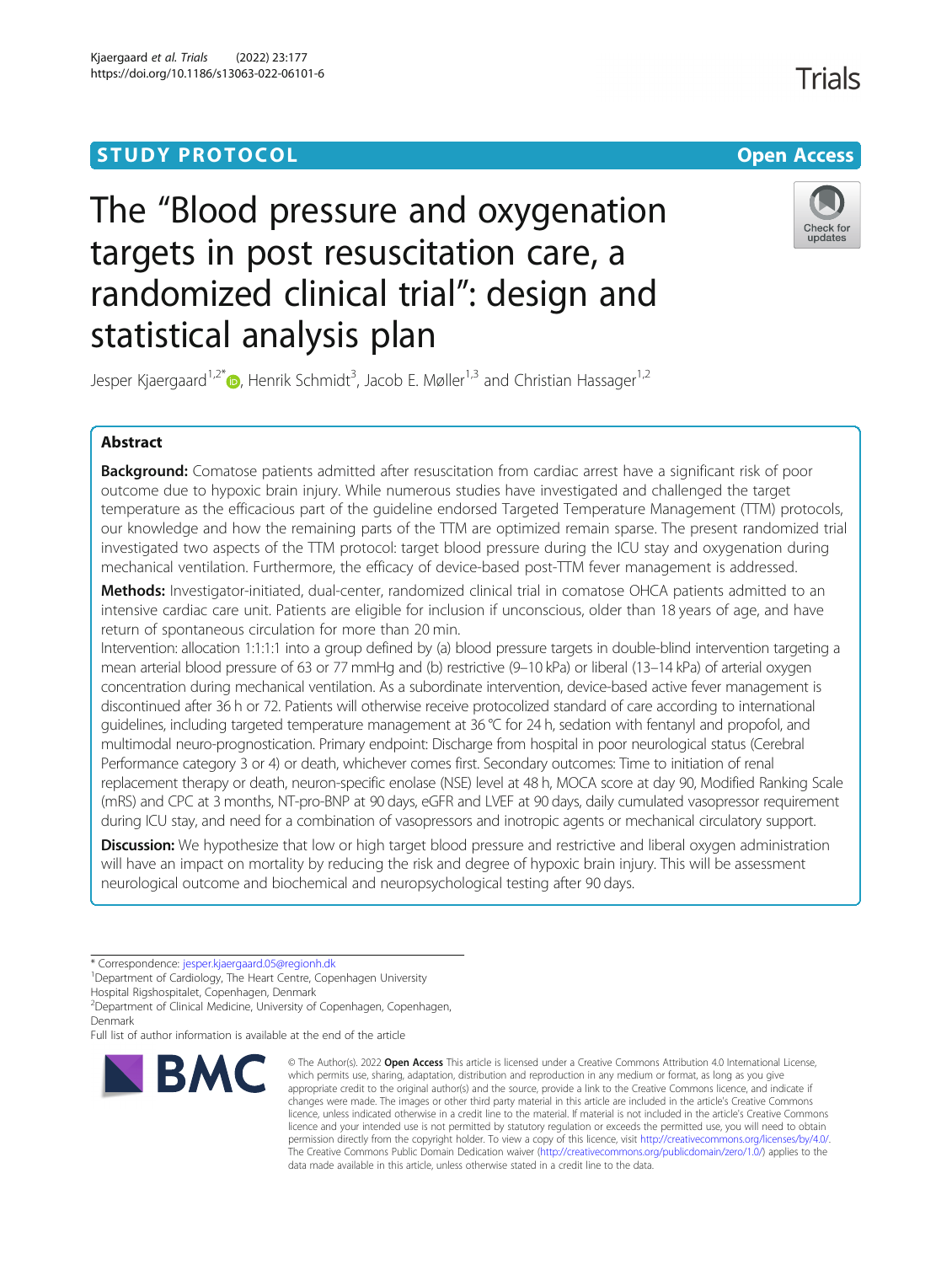Trial registration: [ClinicalTrials.gov](http://clinicaltrials.gov) NCT03141099. Registered on May 2017 (retrospectively registered)

Keywords: Cardiac arrest, Targeted temperature management, Blood pressure targets, Oxygenation targets, Postcardiac arrest care

# Administrative information

'Note: the numbers in curly brackets in this protocol refer to SPIRIT checklist item numbers. The order of the items has been modified to group similar items (see [http://www.equator-network.org/reporting-guidelines/](http://www.equator-network.org/reporting-guidelines/spirit-2727-statement-defining-standard-protocol-items-for-clinical-trials/) [spirit-2727-statement-defining-standard-protocol-items](http://www.equator-network.org/reporting-guidelines/spirit-2727-statement-defining-standard-protocol-items-for-clinical-trials/)[for-clinical-trials/](http://www.equator-network.org/reporting-guidelines/spirit-2727-statement-defining-standard-protocol-items-for-clinical-trials/)).

| Title {1}:                                                    | Blood pressure and oxygenation targets<br>in post resuscitation care, a randomized<br>clinical trial                                                                                                                                                                                            |
|---------------------------------------------------------------|-------------------------------------------------------------------------------------------------------------------------------------------------------------------------------------------------------------------------------------------------------------------------------------------------|
| Trial Registration {2a and 2b}                                | Clinical trials identifier: NCT03141099<br>Ethics Committee approval: no. H-<br>16033436                                                                                                                                                                                                        |
| Protocol version {3}:                                         | Version 3.2 (07JAN2018)                                                                                                                                                                                                                                                                         |
| Funding {4}:                                                  | NovoNordisk Foundation:<br>NNF17OC0028706. DKK 7,573,000 for<br>the full trial budget                                                                                                                                                                                                           |
| Author details {5a}:                                          | Department of Cardiology, The Heart<br>Centre, Copenhagen University Hospital<br>Rigshospitalet, Copenhagen, Denmark<br>(JK, CH, JEM)<br>Department of Cardiothoracic Intensive<br>Care, Odense University Hospital (HS,<br>JEM)                                                                |
| Name and Contact<br>information for the trial<br>sponsor {5b} | Jesper Kjaergaard, consultant, MD, PhD,<br>DMScDepartment of Cardiology, The<br>Heart Centre, Copenhagen University<br>Hospital Rigshospitalet, Copenhagen,<br>Denmark. Jesper.kjaergaard.05@regionh.<br>dk                                                                                     |
| Role of Sponsor {5c}:                                         | This is a sponsor-investigator-initiated<br>study with no funding or involvement<br>from pharmaceutical companies, and<br>the sponsor-investigator maintains au-<br>thority over all aspects of the trial in-<br>cluding, design, management,<br>interpretation of results, and<br>publication. |

# Introduction

# Background and rationale {6a}

In Europe, 19–104 patients per 100,000 inhabitants per year suffer from out-of-hospital cardiac arrest and resuscitation is attempted  $[1]$  $[1]$  $[1]$ . Mortality after OHCA is high, and for patients hospitalized alive, survival has been reported to vary between 34 and 56% [[2](#page-12-0)–[5\]](#page-12-0). Furthermore, the frequency of persistent neurological deficits varies considerably [[2,](#page-12-0) [5](#page-12-0)–[9\]](#page-12-0).

Less than 10% survives out-of-hospital cardiac (OHCA) arrest  $[10, 11]$  $[10, 11]$  $[10, 11]$  $[10, 11]$ , the in-hospital survival is reported at 30–50% [\[12](#page-12-0), [13](#page-12-0)], and with neurological injuries remain the leading cause of death [[14\]](#page-12-0). The brain of a patient resuscitated after cardiac arrest (CA) may have been exposed to ischemia and when spontaneous circulation is re-established, the subsequent reperfusion may cause further damage [[15\]](#page-12-0). Thus, both brain ischemia and reperfusion injury lead to tissue degeneration and loss of neurological function, where the extent depends mainly on duration of the no-flow and low-flow periods. Temperature control and Targeted Temperature Management (TTM) targeting 33–36 °C may mitigate this damage and are recommended in current international guidelines  $[16–20]$  $[16–20]$  $[16–20]$ , and recently, avoiding fever may have similar efficacy as actively cooling to  $33^{\circ}C$  [\[21](#page-12-0)]. However, managing post-cardiac arrest patients is much more complicated than focusing on temperature alone, and maintaining adequate blood pressure and oxygenation as part of post-resuscitation care is emphasized [9; 11]. However, targets for managing hemodynamics and mechanical ventilation remain to be firmly supported by prospective randomized trials.

The current study investigates two goals in the guideline-based critical care of comatose patients resuscitated from OHCA: target mean arterial blood pressure and arterial oxygen concentration.

#### Blood pressure targets

While the American and European guidelines agree that MAP below 65 mmHg should be avoided [\[19](#page-12-0), [20\]](#page-12-0), there is no evidence supporting targeting blood pressures higher than 65 mmHg. Two recent controlled but unblinded trials using surrogate endpoints as markers of degree of brain injury, namely MRI [[22](#page-12-0)] and neuronspecific enolase [[23](#page-12-0)], did not show significant benefit of targeting higher blood pressure levels, but were underpowered for showing an effect on clinically relevant outcomes. However, a subsequent post hoc analysis suggested lower concentrations of a marker of brain injury, namely neurofilament light chain in the high-MAP group [[24\]](#page-12-0). Registry-based analyses on a larger number of patients show conflicting results, but suggest that hypotension should be avoided [[25](#page-12-0)–[27](#page-12-0)]. Vasopressors are needed in the vast majority of resuscitated comatose OHCA patients to keep MAP above 65 mmHg [[28](#page-12-0)], with the potential adverse effects of vasopressor therapy.

The important question for clinicians is how to decide on the optimal MAP after cardiac arrest. A clinical equipoise remains, and while considerable effort is put into managing comatose patients after cardiac arrest,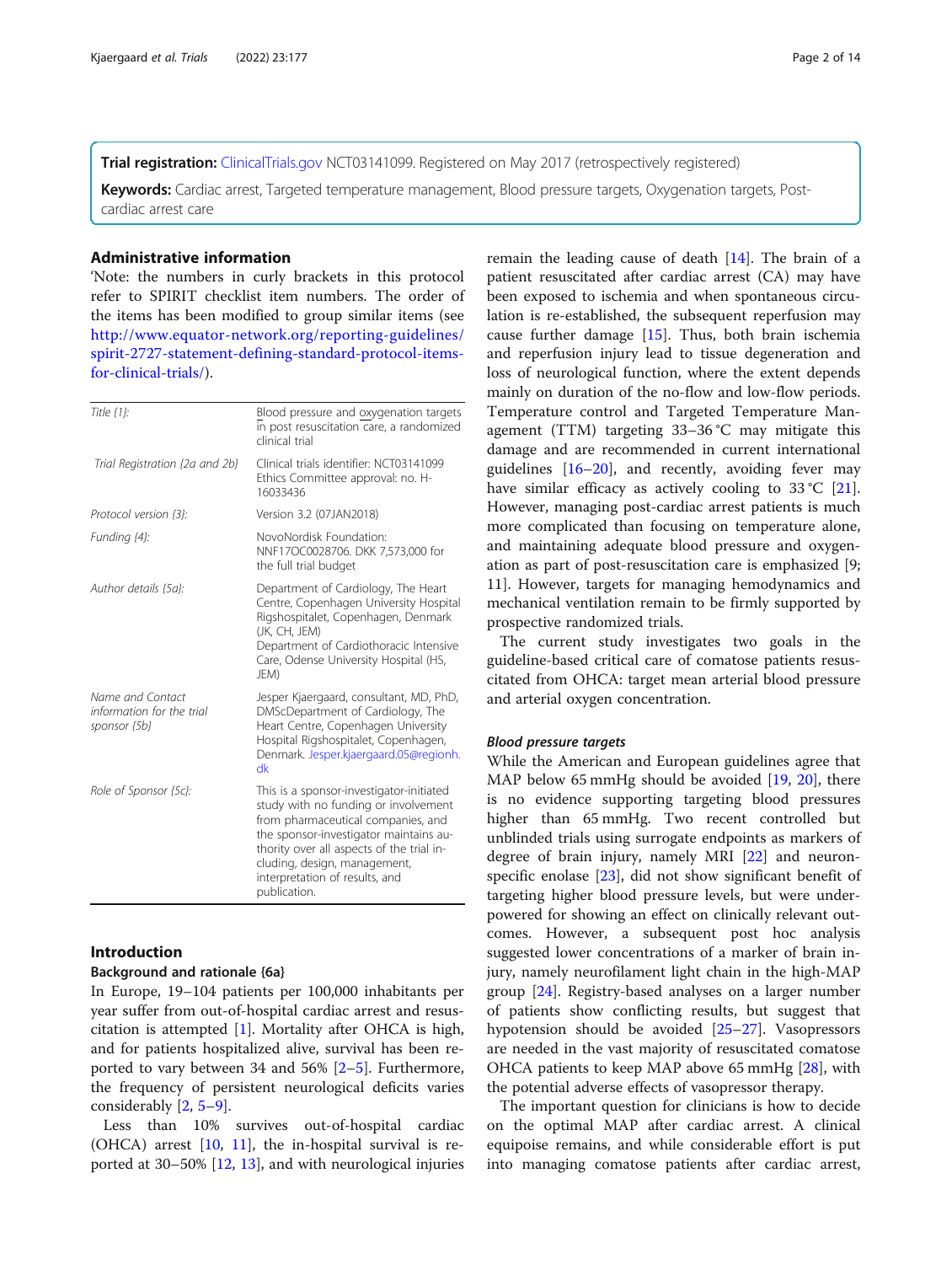large studies of MAP modification with noradrenaline, a cheap and easily adopted intervention, are needed, as guidelines are largely based on expert consensus [[29\]](#page-13-0).

### PaO<sub>2</sub> targets

The guidelines recommend that oxygen saturations of 94– 98% are targeted in the post-resuscitation period [\[30\]](#page-13-0). Recently, a target of 10–13 kPa (75–100 mmHg) has been added to the European guidelines [\[20\]](#page-12-0). Oxygenation has also been the target of 1 prospective trial, failing to show any benefit of the high target outside the normal range on neuron-specific enolase levels as a surrogate marker of anoxic brain injury  $[31]$ . Oxygenation following acute myocardial infarction, the cause of most cardiac arrests eligible for inclusion in the present trial, did not reduce mortality or heart failure incidence [\[32,](#page-13-0) [33](#page-13-0)], nor did high levels of oxygen reduce mortality in respiratory failure in the critical care unit [\[34\]](#page-13-0). A better outcome after a conservatory oxygen strategy was, however, indicated in the subgroup admitted with suspected hypoxic-ischemic encephalopathy in the OXY-ICU trial [[35](#page-13-0)].

The normal target  $PaO<sub>2</sub>$  is usually covering this range by targeting 9–14 kPa during TTM and when mechanical ventilation is needed. The trial will compare two strategies of targeting low-normal PaO<sub>2</sub> of 9-10 kPa (restrictive) and high-normal PaO<sub>2</sub> of  $13-14$  kPa (liberal). Measures and interventions to maintain the allocated PaO<sub>2</sub> are left at the discretion of the attending physician, but a charter for treatment and maintenance of the allocated  $PaO<sub>2</sub>$  targets is developed as an aid for the attending clinicians.

# Substudies

A number of predefined substudies have been included as part of the trial and will be described in detail elsewhere. The trial steering group agrees to allow the patients to be included in other interventional trials, if deemed unlike to impact on the efficacy of the blood pressure and oxygenation target interventions.

#### Post-TTM fever management

Post-hypothermia fever is associated with worse clinical outcomes in comatose patients admitted after resuscitation from OHCA [\[36,](#page-13-0) [37](#page-13-0)]. Current guidelines suggest that fever should be avoided after rewarming from TTM [\[19,](#page-12-0) [20\]](#page-12-0). While limited data on the efficacy of actively avoiding fever post-TTM is available, post-TTM fever management was part of the TTM trial [\[38\]](#page-13-0) as well as the recent TTM2 trial intervention [[21\]](#page-12-0). It has not been tested in clinical trials whether fever is a marker of significant neurological injury only, or whether fever is a target for treatment associated with improved outcome. Furthermore, it is unknown whether active fever control is associated with improved outcome compared to more conservative measures such as paracetamol and uncovering, fans, etc. At admittance to the hospital, the body temperature of resuscitated OHCA patients is reported to be approximately 36 °C [[36,](#page-13-0) [39\]](#page-13-0), but it is then often gradually rising. Elevated body temperature is common during the first 48 h after CA [\[40](#page-13-0), [41\]](#page-13-0) and is associated with worse outcome [\[36\]](#page-13-0), also following TTM [\[37](#page-13-0)]. The post-resuscitation period was previously regarded as the missing link in the chain of survival, but during the last years, this has changed [\[3\]](#page-12-0). Research has focused on the use of temperature control with TTM, but the general care of CA patients has improved with standardized active intensive care [[42\]](#page-13-0) and attention to coronary reperfusion and circulatory support [\[43,](#page-13-0) [44](#page-13-0)]. No difference in TTM at 33 °C compared to 36 °C was found [\[38](#page-13-0)], and recently, TTM targeting 33 °C had similar outcome to a strategy of normothermia and avoiding fever [\[21\]](#page-12-0).

As a subordinate study, the patients included in the present study will all be randomized 1:1 to be actively fever controlled for 72 h post-OHCA or to have the active fever control device withdrawn at 36 h. Randomization will occur at the time of randomization for the other main treatment allocation strata. Apart from using a mechanical fever control device, management of fever will be at the discretion of the attending physician according to local guidelines. Temperatures and administration of paracetamol and duration of active device-based fever control will be monitored. Fever above 37.5 °C should be managed in both groups for the first 72 h or until the patients are alert and responsive, and fever 38.5 °C should be avoided. Endpoints of this intervention are the same as for the BP and PaO<sub>2</sub> interventions; analyses will not be performed until these two interventions are unblinded.

#### Advanced hemodynamics after cardiac arrest substudy

A pulmonary artery catheter will be placed at the time of placing the central venous line. Measurement of pulmonary artery pressure, wedge pressure, central venous pressures, and mean systemic arterial pressure (as read on the monitor, blinded to the investigator) will be obtained, as well as cardiac output by thermodilution technique by rapid injection of 10 ml of cold isotonic glucose. Measurements of cardiac output will be performed in triplicate and will be repeated until three measurements with a variation of less than 10% are available.

The hypothesis investigated will be that the higher blood pressure group will have lower perfusion (cardiac output) than the low blood pressure target group. Further secondary outcomes are regarding the impact on systemic and pulmonary circulation, as well as the impacts of the two oxygenation targets on the pulmonary circulation in particular. Furthermore, the impact of demographic and clinical factors on central hemodynamics will be investigated.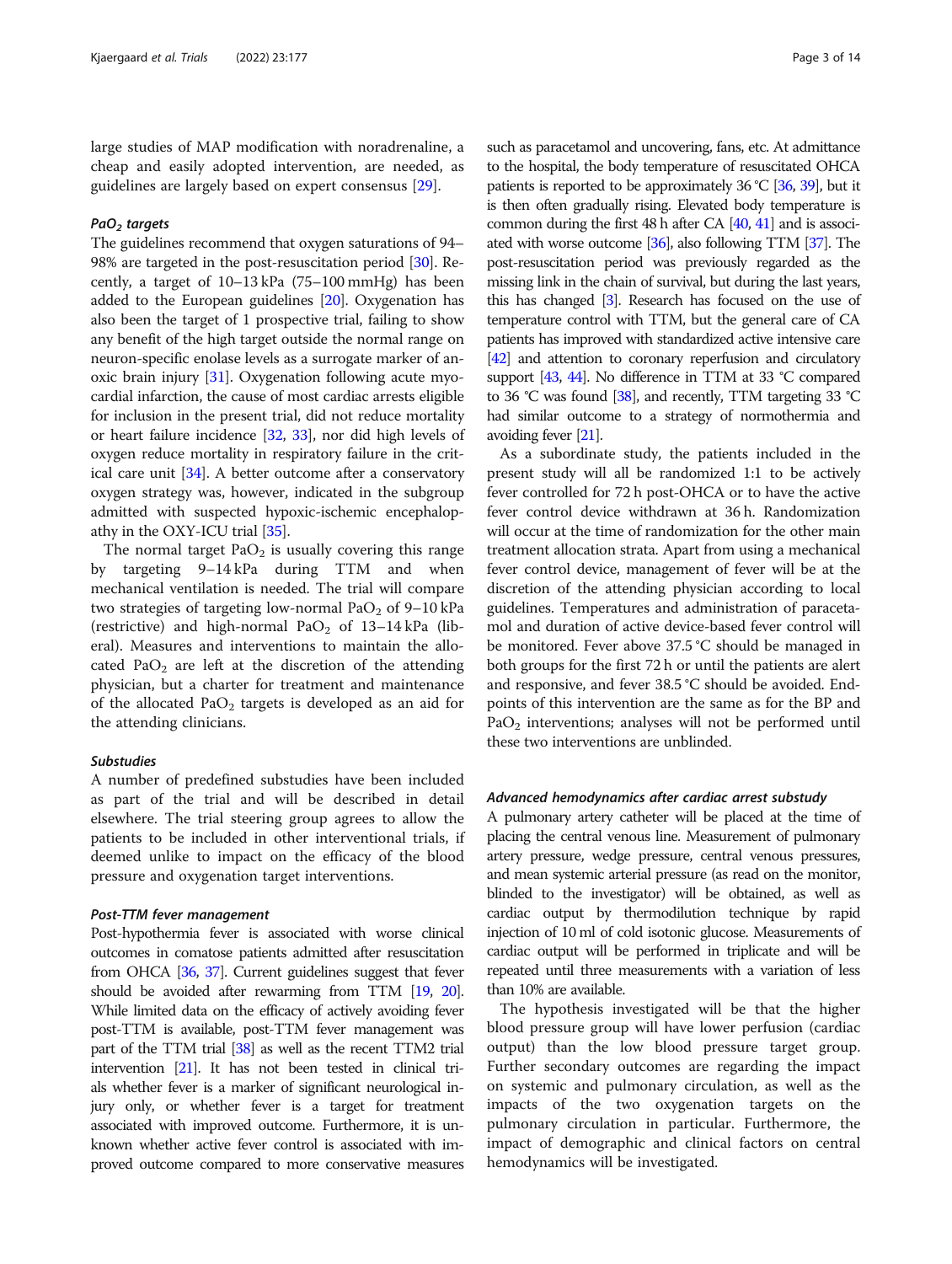# Automated pupillometry substudy

Automated pupillometry has recently been included in the American as well as in the European guidelines on prognostication after out-of-hospital cardiac arrest [[19](#page-12-0), [20\]](#page-12-0). While no recommendation for specific cutoff or which modality of the pupillary assessment is given, some prospective data are available [[45,](#page-13-0) [46\]](#page-13-0), suggesting that independent prognostic information can be obtained from automated pupillometry in these patients.

Automated pupillometry will be performed serially during and after TTM treatment by the Neuroptics® NPI-200 device. Measurement will be stored in the SmartGuard® device (a single-use chin guard or spacer) developed for the device. The data from the automated pupillary assessment can be requested by the clinician, but is not routinely recoded in the clinical charts, as automated pupillometry was not a guideline supported part of the prognostication when the trials were initiated. Automated pupillometry has recently been included in the European and the American guideline, still with no consensus on cutoff values for predicting poor outcome.

The substudy investigates the prognostic significance of automated pupillary assessment as part of the multidisciplinary prognostic assessment of patient resuscitation from cardiac arrest. Previous studies have suggested different cutoffs for poor prognostic outcome and more data from prospective trials.

## Biobank

A biobank containing blood drawn as several time points has been established. Neuron-specific enolase is the only predefined defined marker of outcome in the main trial, but since the initiation of the trial, several other markers have been investigated and the trial biobank will contribute to further consolidating these findings [\[47\]](#page-13-0), as well supporting studies on new markers of potential prognostic importance.

# Cognitive outcome and neurological outcome after cardiac arrest

Impact of the two trial interventions on the cognitive function was estimated by the Cerebral Performance Category score [[48,](#page-13-0) [49\]](#page-13-0), the modified Rankin Scale [[50](#page-13-0), [51\]](#page-13-0), and the Montreal Cognitive Assessment (MoCA) tool [[52,](#page-13-0) [53](#page-13-0)].

Furthermore, the quality of life of the patient and next of kin, the IQ-code CA [\[54](#page-13-0)], and two simple questions are collected.

#### Brain lactate/pyruvate balance during TTM

By means of microdialysis, via a retrograde central venous line in the jugular vein sampling blood at the jugular bulb, lactate and pyruvate concentrations are measured during the TTM phase in a subgroup ( $n = 60$ ). The protocol for this intervention has been published [\[55](#page-13-0)].

# Objectives {7}

# Primary objective

To evaluate the superiority of one of the two blood pressure targets investigated: approximately 63 mmHg and approximately 77 mmHg and, separately, superiority of on the two  $PaO<sub>2</sub>$  targets (restrictive vs. liberal oxygenation) with regard to a combined endpoint of time to:

- 1. Death from any cause or
- 2. Discharge from hospital in a state of Cerebral Performance category 3 or 4, whichever occurs first

The hospital stay includes tertiary center as well as the local hospital and or specialized hospital-based neurological rehabilitation.

A stratified analysis by the following predefined design variables will also be performed: sex, age above median, prearrest renal failure GFR (< 30 ml/min or current renal replacement therapy), pre-arrest hypertension, pre-arrest chronic obstructive pulmonary disease, shockable primary rhythm, and suspected STEMI on initial ECG.

#### Secondary objective

Analysis will compare the two target blood pressure groups with respect to:

- 1) Time to
	- a) Initiation of renal replacement therapy b) Death
- 2) Neuron-specific enolase (NSE) level at 48 h
- 3) MOCA score at 3 months (lowest score allocated to patients not available for follow-up, including deceased patients)
- 4) Modified Ranking Scale (mRS) and CPC at 3 months
- 5) NT-pro-BNP at 3 months (highest value allocated to patients not available for follow-up)
- 6) eGFR and LVEF at last available measurement within 3 months of follow-up
- 7) Daily cumulated vasopressor requirement during ICU stay and need for combination of vasopressors and inotropic agents or mechanical circulatory support

# Hypotheses

Blood pressure of approximately 63 mmHg or 77 mmHg does not have similar efficacy in preventing death or serious anoxic brain injury in comatose survivors of outof-hospital cardiac arrest.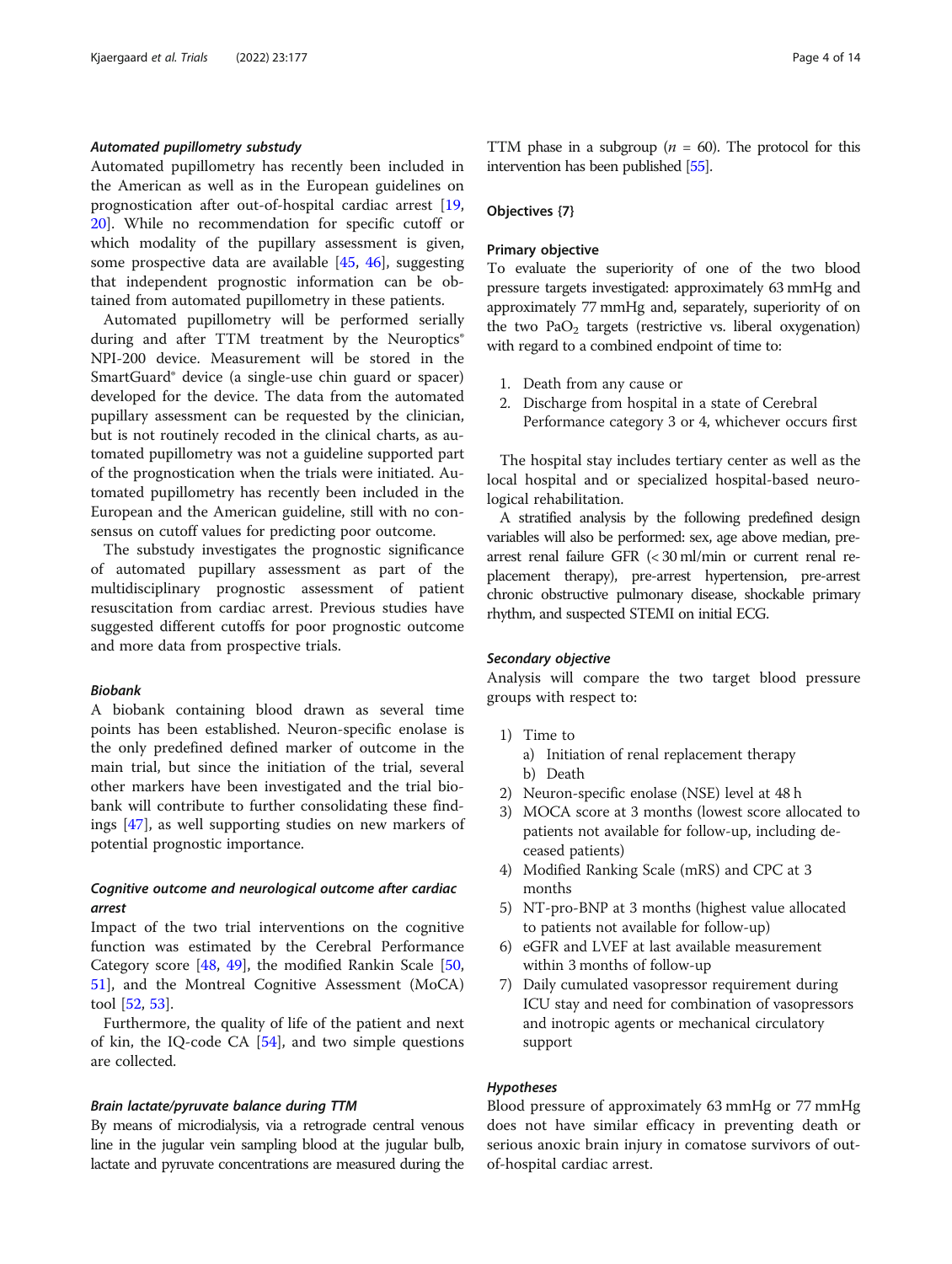Restrictive (9–10 kPa or 68–75 mmHg) vs. liberal (13– 14 kPa or 98–105 mmHg) do not have similar efficacy in preventing death or serious anoxic brain injury in comatose survivors of out-of-hospital cardiac arrest.

#### Trial design {8}

Multicenter, randomized trial in 2\*2 factorial design allocating comatose OHCA patients to one of two target blood pressures (double blind) and restrictive vs. liberal oxygenation (open label) during ICU stay with blinded outcome evaluation. Both interventions allocate patients in a 1:1 ratio. The design is a superiority trial.

# Methods: participant, interventions, and outcomes Study setting {9}

Patients are included in the trial from the Department of Cardiology, Copenhagen University Hospital, Rigshospital, Copenhagen, Denmark, and Department of Cardiothoracic Intensive Care, Odense University Hospital, Denmark. The participating centers provide highly specialized cardiology, including out-of-hospital cardiac arrest care, invasive coronary revascularization, and advanced mechanical circulatory support for approximately 3.9 million people.

# Eligibility criteria {10} Inclusion criteria

- 1. Age ≥18 years
- 2. OHCA of presumed cardiac cause
- 3. Sustained ROSC#
- 4. Unconsciousness (GCS < 8) (patients not able to obey verbal commands) after sustained ROSC

# Sustained ROSC: Sustained ROSC is when chest compressions have been not required for 20 consecutive minutes and signs of circulation persist.

## Exclusion criteria

- 1. Conscious patients (obeying verbal commands)
- 2. Females of childbearing potential (unless a negative HCG test can rule out pregnancy within the inclusion window)
- 3. In-hospital cardiac arrest (IHCA)
- 4. OHCA of presumed non-cardiac cause, e.g., after trauma or dissection/rupture of major artery OR cardiac arrest caused by initial hypoxia (i.e., drowning, suffocation, hanging)
- 5. Known bleeding diathesis (medically induced coagulopathy (e.g., warfarin, NOAC, clopidogrel) does not exclude the patient)
- 6. Suspected or confirmed acute intracranial bleeding
- 7. Suspected or confirmed acute stroke
- 8. Unwitnessed asystole
- 9. Known limitations in therapy and Do Not Resuscitate-order
- 10. Known disease making 180 days survival unlikely
- 11. Known pre-arrest CPC 3 or 4
- 12. > 4 h (240 min) from ROSC to screening
- 13. Systolic blood pressure < 80 mmHg despite fluid loading/vasopressor and/or inotropic medication/ intra-aortic balloon pump/axial flow device<sup>#</sup>
- 14. Temperature on admission < 30 °C

#If the systolic blood pressure (SBP) is recovering during the inclusion window (220 min), the patient can be included.

# Who will take informed consent {26a}

Danish legislation permits immediate inclusion of patients in non-pharmaceutical trials and mandates that consent is obtained at first given opportunity following inclusion in the trial.

Consent for inclusion of patients unable to provide informed consent (comatose out-of-hospital cardiac arrest survivors) was obtained from a legal representative, usually a relative, and a medical doctor with expertise in the clinical area, but with no relation to the trial. The latter is obtained via a dedicated SMS service, approved by the ethics committee. The consent from the legal representative or relative is obtained by a medical doctor of the department at the first given opportunity. The ethics committee recommendations of time available and allowing time for considering the consent are being obeyed. Informed consent from the patient is obtained by the same staff once the patient regains consciousness.

# Additional consent provisions for collection and use of participant data and biological specimens {26b}

The consent covers storage, handling, and future nongenetic testing of the biobank material; data storage and access to registry and administrative health care data; and the additional intervention described in the substudies section above (including pulmonary artery catheter, automated pupillometry, retrograde jugular bulb catheter (Odense site only), and follow-up visits and questionnaires).

# Interventions

#### Explanation for the choice of comparators {6b}

As both main interventions (arterial blood pressure and oxygenation targets) are compliant with the current guideline for post-cardiac arrest management, there is no formal hypothesis suggesting the superiority of either intervention. Two-sided tests were applied in the sample size estimation.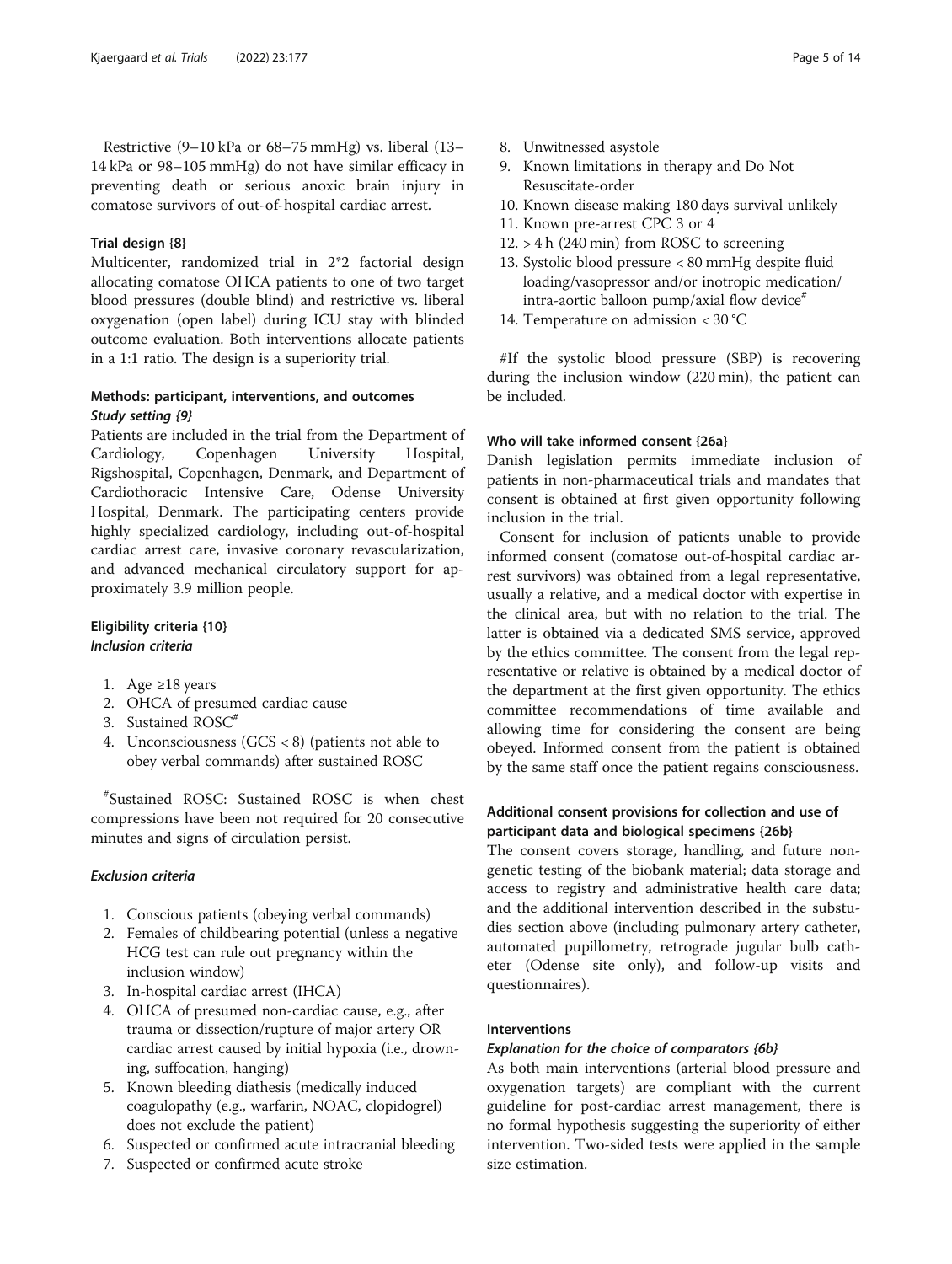#### Intervention description {11a}

The blood pressure intervention The blood pressure target allocation is blinded to caregivers as the blood pressure module (HP/Philips M1006B Invasive Pressure module) will be used for the double-blinded intervention. In half of the modules, the calibration factor will be adjusted in order to have the blood pressure measurements being shown approximately 10 mmHg lower than the patients' actual blood pressure at 100 mmHg, and in half of the patients, the blood pressure measurements will be shown to be approximately 10 mmHg higher at 100 mmHg. Recent validation and feasibility studies in clinical cases suggested high validity of the method [[56](#page-13-0)]. Targeting 70 mmHg during treatment in both groups will mean an intended blinded comparison of 63 mmHg and 77 mmHg but may prove to be 1-2 mmHg lower than intended, both within the usually acceptable ranges of blood pressure in critically ill patients.

These adjustments will be performed centrally (Core lab at the technical department, Rigshospitalet); the BP modules will be clearly marked and shipped to sites. At the time of randomization, and before the first invasive blood pressure is measured following the patient's arrival to the ICU, the study BP modules are fitted in the monitor, enabling blinding of blood pressure target allocation to the patient, relatives, and care takers. Non-invasive blood pressure measurement is not allowed unless the patients' safety is considered to be at risk.

Other invasive blood pressure measurements (i.e., CVP or PAP, LAP) will be performed unblinded.

After invasive blood pressure monitoring is discontinued at the ICU, the modules are shipped back to the core lab, where the calibration is re-read, before the settings are adjusted for the next batch of patients.

Oxygen intervention Serial blood gas measurements will be performed targeting either restrictive (9–10 kPa) or liberal (13–14 kPa) oxygenation during mechanical ventilation. The  $FiO<sub>2</sub>$  is set at 60% initially in the liberal oxygenation group and 30% in the restrictive oxygenation group. FiO<sub>2</sub> is adjusted to the allocated target but must be increased if PaSat% by peripheral pulse oximetry falls below 93%. Blood gas measurements can be performed as often as deemed necessary. Blood gas analyses are mandated every 2 h for the first 12 h and then every 6 h.

PEEP and other ventilatory settings are left at the discretion of the treating physician. Normocapnia (a target of  $4.5-6.0$  kPa of PaCO<sub>2</sub>) is suggested as the default goal.

# Criteria for discontinuing or modifying allocated interventions {11b}

Blood pressure targets The patients' participation in the blinded blood pressure intervention may be discontinued at any time by the attending physician if the patients' condition requires knowledge of the true arterial blood pressure value. This is achieved by switching the blood pressure measuring module to a non-study-related module. The patient cannot be reincluded in the intervention.

Oxygenation target The patient's target will be set as the goal in all patients. If the patient is unable to achieve the allocated oxygen target by manipulating  $FiO<sub>2</sub>$  and PEEP or by supine ventilation or bronchiolar lavage, the highest possible values are accepted. Extra-corporeal membrane oxygenation is not considered a treatment option to achieve the study-specific  $PaO<sub>2</sub>$  in the trial, while the treating physician may consider upscaling for clinical reasons. If the patients do not meet formal criteria for extubation due to the allocated target oxygenation, extubation may still be performed at the discretion of the treating physician.

Strategies to improve adherence to interventions {11c} All physicians and nursing staff involved in the care of these patients have been instructed in the intervention targets and trained in the use of the standard operating procedure developed for assisting the staff in achieving the goals the patients are allocated to. The study steering group remains available for advice if needed by the treating physician.

Relevant concomitant care permitted or prohibited during the trial {11d} The trial will allow standardized temperature management in the two groups; however, sites are required to adhere to the same protocol for temperature management in the two groups throughout the study period.

Patients will be mechanically ventilated, sedated (propofol/fentanyl), and when necessary paralyzed with neuromuscular blocking agents to reduce shivering and subsequent heat generation and energy consumption. The core body temperature will be set as quickly as possible at the predefined target temperature, according to intervention allocation, with  $4^{\circ}$ C intravenous solutions [[57](#page-13-0)], and commercially available cooling devices [[58](#page-13-0)] at the discretion of the treating physician. The target core temperature is then maintained for 24 h. After the maintenance period, core temperature is gradually raised to normothermia of 37 °C with a rewarming rate of no more than 0.5 °C/h. Depending on the randomization in the subordinate, post-TTM fever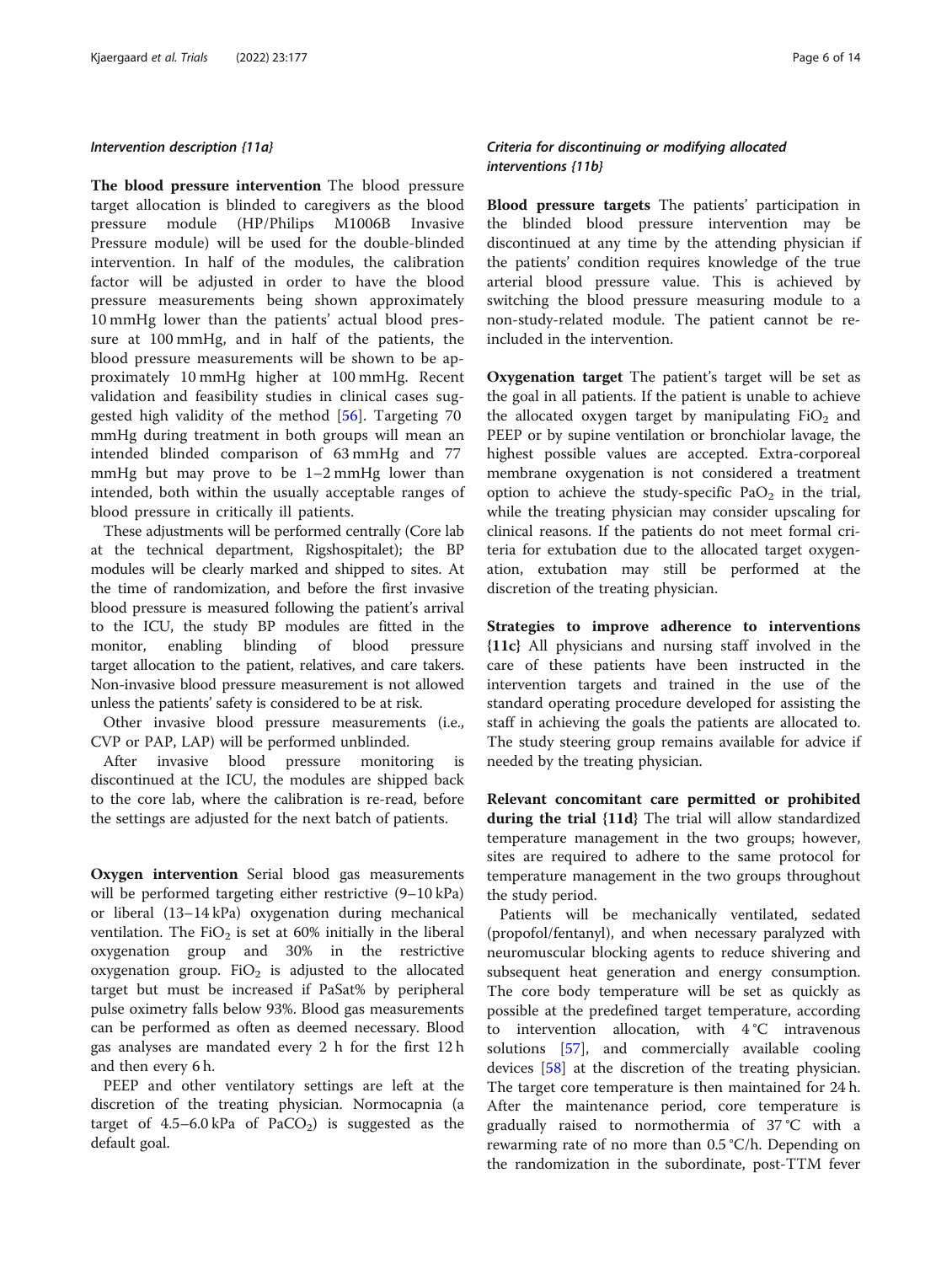trial body temperature will be maintained at normothermia 37±0.5 °C for as long the as the patient is comatose until 72 h by a cooling device or just avoiding post-TTM fever by pharmacological and conservative interventions.

Provision for post-trial care {30} Post-trial care is provided as part of the clinical standard protocols. The intervention ends by discontinuing the arterial line for invasive blood pressure monitoring and extubation, respectively. From that time on, the only study-specific intervention will be the 3-month follow-up visit and questionnaire, for which the patients are invited at the time of hospital discharge.

# Outcomes {12}

# Primary endpoint

- 1. Death from any cause or
- 2. Discharge from hospital in a state of Cerebral Performance category 3 or 4, whichever occurs first

#### Secondary objective

Analysis will compare the two target blood pressure groups with respect to:

- 1. Time to
	- a. Initiation of renal replacement therapy or b. Death
- 2. Neuron-specific enolase (NSE) level at 48 h
- 3. MOCA score at 3 months (lowest score allocated to patients not available for follow-up, including deceased patients)
- 4. Modified Ranking Scale (mRS) and CPC at 3 months
- 5. NT-pro-BNP at 3 months (highest value allocated to patients not available for follow-up)
- 6. eGFR and LVEF at last available measurement within 3 months of follow-up
- 7. Daily cumulated vasopressor requirement during ICU stay and need for combination of vasopressors and inotropic agents or mechanical circulatory support

Safety The OHCA population admitted to intensive care is a critically ill group of patients. Most adverse events may be of a potentially serious nature but are often common in this patient group. Cardiac arrest patients and patients being unconscious for any other reason are at great risk of developing adverse events. Adverse events will be recorded daily according to 7.1. With regard to the trial intervention, relevant SAEs are considered to be death, need for mechanical hemodynamic support, and need for renal replacement therapy in the first 3 days.

Safety variables-adverse events (AE) Major bleeding: Uncontrolled bleeding (> 1 unit of blood/10 kg/1 h), bleeding causing fatality; symptomatic bleeding in critical organ, e.g., intracranial, intraspinal, intraocular, intraarticular, pericardial; other bleeding, e.g., retroperitoneal, muscular, solid organ, thoracic with Hb  $\downarrow$  > 50 g/L (5 g/dl; 3.1 mmol/L) and requiring > 2 units of transfused blood

Infection: Severe sepsis<sup>1</sup>, septic shock<sup>2</sup>, pneumonia during or after ventilator therapy, others

Renal impairment: Need for continuous renal replacement therapy (CRRT) or intermittent hemodialysis (IHD)

Electrolyte disorders: Hypokalemia (< 3.0 mmol/l), hypophosphatemia (< 0.7 mmol/l), hypomagnesaemia (< 0.7 mmol/l)

Metabolic disorders: Sustained hyperglycemia (> 10 mmol/l  $> 4 h$ ), hypoglycemia (< 3.0 mmol/l)

Arrhythmia: VF, VT, tachycardia > 130/min, bradycardia < 40/min, atrial flutter, atrial fibrillation, need for pacing, circulatory collapse mandating CPR

Seizures: Tonic-clonic, myoclonic, electrographic status epilepticus

# Participant timeline {13}

Safety variables and adverse events will be recorded continuously during the first 7 days, when the patient is in the intensive care unit. Adverse event occurring later than this will be evaluated at the scheduled follow-up visit at 90 days. Hereafter, no follow-up is planned.

See SPIRIT Table [1](#page-7-0) and sections describing primary and secondary outcomes.

The Systemic Inflammatory Response Syndrome (SIRS) is diagnosed when the patient exhibits two of the following four abnormalities:

- Temperature  $> 38$  °C or  $< 36$  °C
- Heart rate > 90 beats  $min^{-1}$
- Respiratory rate > 20 breaths min−<sup>1</sup> or PaCO2 < 4.3 kPa or need for mechanical ventilation
- White blood cell count > 12,000 cells mm−<sup>3</sup> or < 4000 cells  $mm<sup>-3</sup>$  or > 10% immature cells (band forms)

Sepsis is SIRS resulting from infection. Severe sepsis is sepsis associated with organ dysfunction, hypoperfusion or hypotension. Hypoperfusion and perfusion abnormalities may include, but are not limited to, lactic acidosis, oliguria, or an acute alteration in mental status.

<sup>2</sup>Septic shock is sepsis with hypotension (systolic blood pressure < 90 mmHg or a reduction of > 40 mmHg frombaseline) and perfusion abnormalities (see severe sepsis above) or the requirement for vasoactive drugs despite adequate fluid resuscitation in the absence of other causes for hypotension.

<sup>&</sup>lt;sup>1</sup>Sepsis: Infection is the inflammatory response to the presence of microorganisms or the invasion of normally sterile host tissue by those organisms.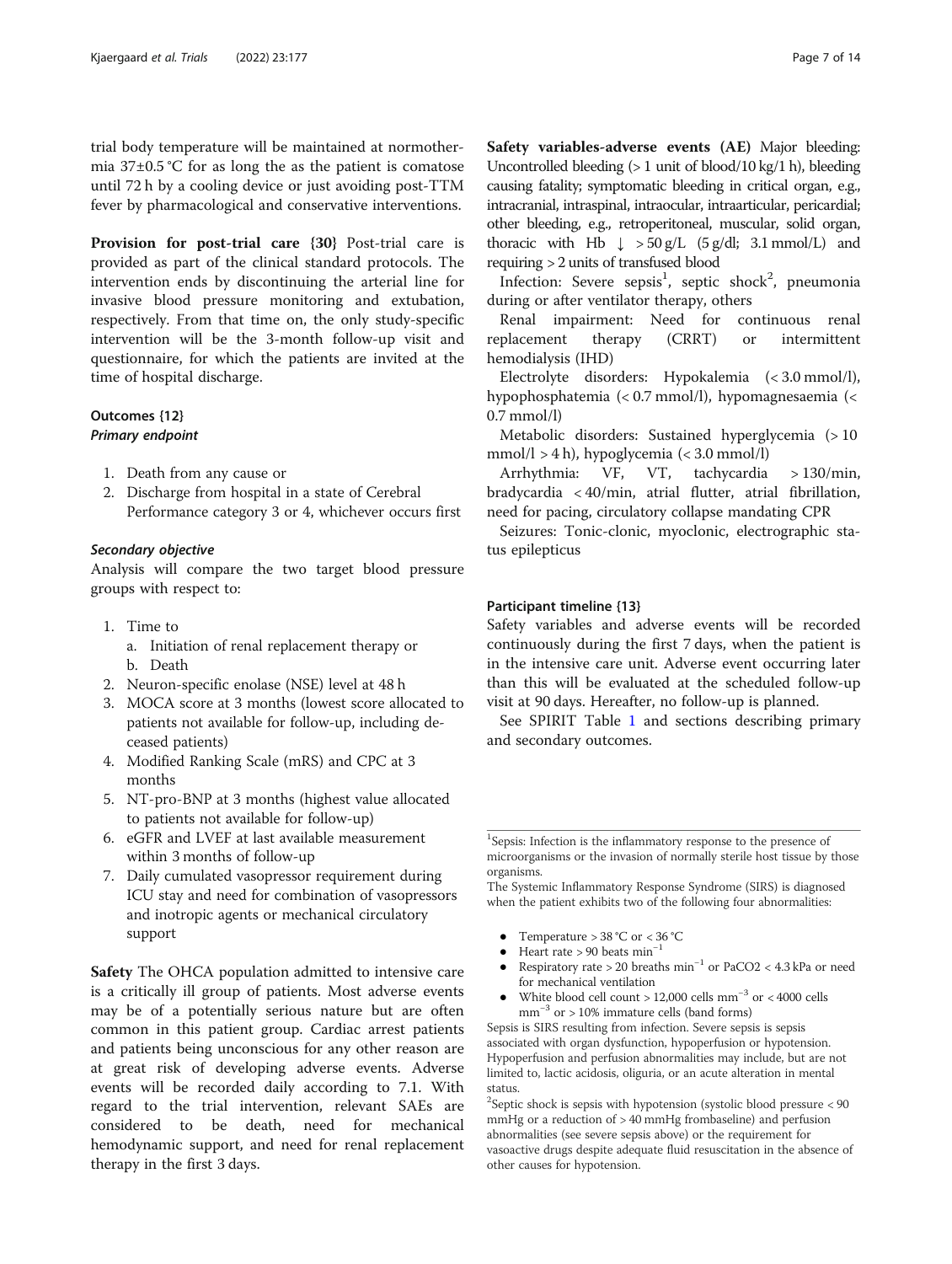|                                       | Study period                                             |                                   |          |                       |          |                                                |                           |                                                    |             |             |                                |
|---------------------------------------|----------------------------------------------------------|-----------------------------------|----------|-----------------------|----------|------------------------------------------------|---------------------------|----------------------------------------------------|-------------|-------------|--------------------------------|
| <b>Enrollment</b><br><b>Timepoint</b> | <b>Pre-allocation</b><br><b>ROSC</b> to<br>randomization | <b>Post-allocation</b>            |          |                       |          |                                                |                           |                                                    |             |             | Follow-up                      |
|                                       |                                                          | 0 h                               | 6<br>h   | 12<br>h               | 24<br>h  | 36<br>h                                        | 48<br>h                   | 72<br>h1                                           | 96<br>h1    | 120<br>h1   | Days 30 and 90                 |
| <b>Enrollment</b>                     |                                                          |                                   |          |                       |          |                                                |                           |                                                    |             |             |                                |
| <b>Eligibility screen</b>             | $\times$                                                 |                                   |          |                       |          |                                                |                           |                                                    |             |             |                                |
| Informed consent                      |                                                          | Legal guardian and<br>next of kin |          |                       |          |                                                |                           |                                                    |             |             | Patient as soon as<br>possible |
| Randomization                         | $\mathsf X$                                              |                                   |          |                       |          |                                                |                           |                                                    |             |             |                                |
| <b>Interventions</b>                  |                                                          |                                   |          |                       |          |                                                |                           |                                                    |             |             |                                |
| Target blood pressure                 |                                                          | X                                 |          |                       |          |                                                |                           | Until invasive BP<br>monitoring is<br>discontinued |             |             |                                |
| Oxygenation                           |                                                          | X                                 |          |                       |          |                                                | Until extubation          |                                                    |             |             |                                |
| Active post-TTM fever<br>management   |                                                          | X                                 |          |                       |          | TTM device<br>discontinued<br>after 36 or 72 h |                           |                                                    |             |             |                                |
| <b>Assessments</b>                    |                                                          |                                   |          |                       |          |                                                |                           |                                                    |             |             |                                |
| Biochemestry2                         |                                                          | X                                 |          |                       | X        |                                                | $\mathsf X$               | $\times$                                           | $\times$    | $\mathsf X$ |                                |
| <b>Troponin T and CKMB</b>            |                                                          | X                                 | $\times$ | $\mathsf{X}$          | $\times$ | $\times$                                       | $\times$                  | $\times$                                           |             |             |                                |
| <b>Biobank samples</b>                |                                                          | X                                 |          |                       | X        |                                                | $\boldsymbol{\mathsf{X}}$ |                                                    |             |             |                                |
| <b>ECG</b>                            |                                                          | X                                 | $\times$ | $\times$              | $\times$ | $\times$                                       | $\times$                  | $\times$                                           | $\times$    | $\mathsf X$ |                                |
| Swan-Ganz-based<br>measurements       |                                                          | X                                 | $\times$ | $\boldsymbol{\times}$ | X        | $\boldsymbol{\times}$                          | X                         | $\boldsymbol{\times}$                              |             |             |                                |
| <b>Automated pupillometry</b>         |                                                          | Χ                                 | X        | $\times$              | $\times$ | $\times$                                       | X                         | $\times$                                           | $\mathsf X$ | X           |                                |
| ABG and VBG                           |                                                          | X                                 | $\times$ | $\times$              | X        | $\times$                                       | $\times$                  | $\times$                                           |             |             |                                |
| Creatinine clearance                  |                                                          |                                   |          |                       |          |                                                | $\boldsymbol{\times}$     |                                                    | $\mathsf X$ |             |                                |
| CPC and mRS score                     |                                                          |                                   |          |                       |          |                                                |                           |                                                    |             |             | $\mathsf X$                    |
| <b>MOCA</b> score                     |                                                          |                                   |          |                       |          |                                                |                           |                                                    |             |             | Only day 90                    |

#### <span id="page-7-0"></span>Table 1 Schematic presentation of the study time line

ROSC return of spontaneous circulation, TTM Targeted Temperature Management, ECG electrocardiogram, ABG arterial blood gas, VBG venous blood gas, SOFA score Sequential Organ Failure Assessment, CPC Cerebral Performance Category, mRS modified Rankin Score, MOCA Montreal Cognitive Assessment 1: Assements made if patient is still admitted to the ICU

#### Sample size {14}

Sample size estimation is based on blinded BP target allocation and on the assumption that no interaction with the oxygen intervention exists.

The combined primary outcome is time to death or hospital discharge in a state of CPC 3 or 4. We are planning a study with 400 experimental subjects, 400 control subjects, an accrual interval of 48 months, and additional follow-up after the accrual interval of 3 months. Prior data indicate the 6-month mortality is 33% overall. Assuming a mortality of 28% in the superior group compared to 38% in the inferior groups, we will need to include 732 patients in total or 846 patients in total to achieve a power of 0.8 and 0.9, respectively. The type I error probability associated with this test of the null hypothesis that the experimental and control survival curves are equal is 0.05.

Loss of final measurement is expected, but from the experience from the previous trial, the number of

missing follow-up assessments is small  $(< 5\%)$  and will not result in an increase of the number of patients needed.

# Recruitment {15}

Patients are included in the trial when arriving at the tertiary center and if all inclusion criteria and no exclusion criteria are present. The formal inclusion and randomization are performed by the attending physician via a dedicated website.

# Assignment of interventions: allocation Sequence generation {16a}

The allocation of treatment goals has been performed in a 1:1:1:1 manner, using varying block sizes of 4–16.

The randomization to duration of device-based active temperature intervention (substudy) has been performed independently.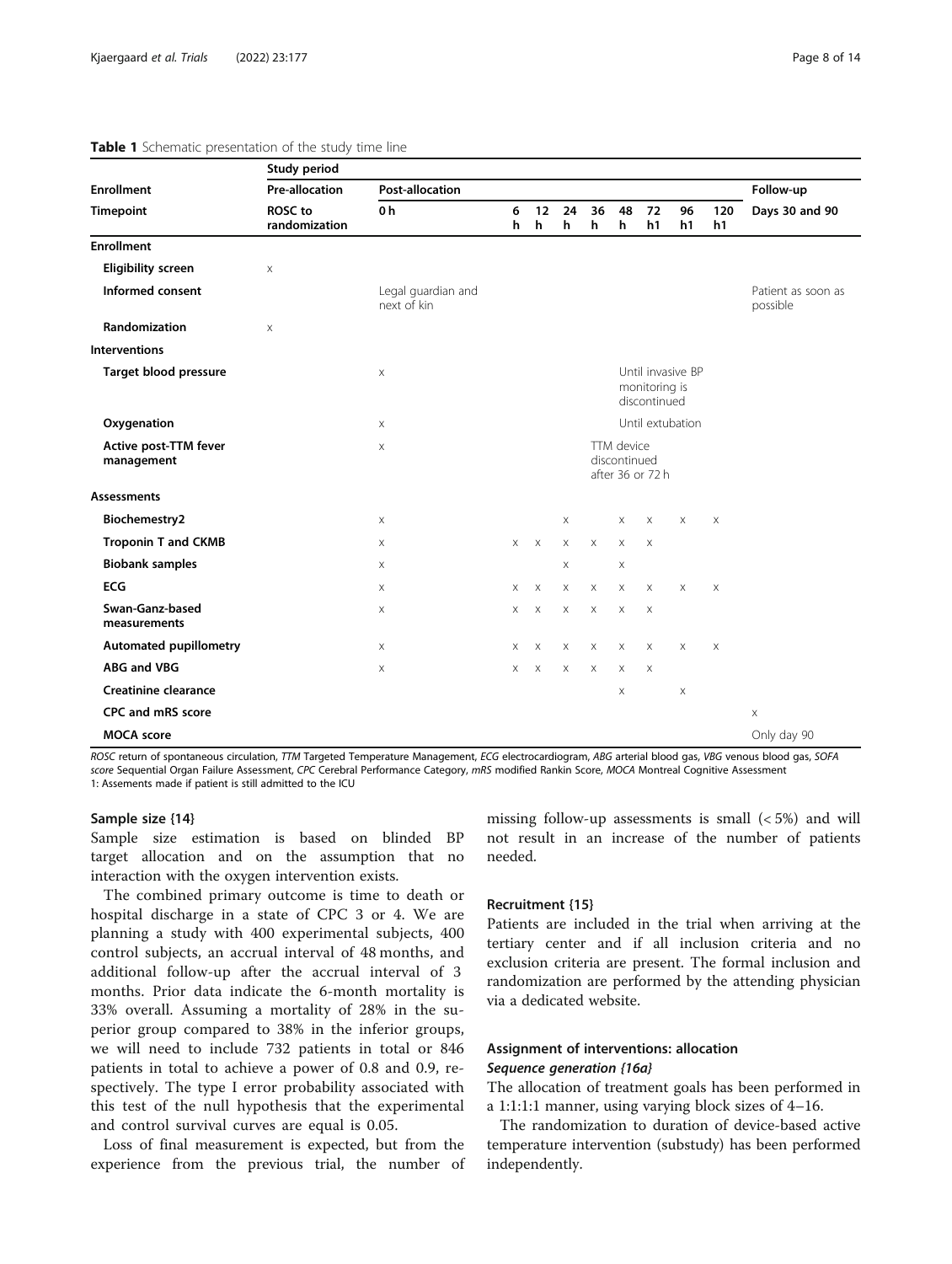# Concealment mechanism {16b}

Inclusion and randomization are performed via a dedicated website, and the allocation is kept concealed until the time of randomization (oxygenation target and duration of device-based post-TTM temperature management). The blood pressure intervention is concealed as the blood pressure module is labeled by a unique ID number, which is the patient's study ID. The blood pressure module has been adjusted as described above before the inclusion of the patient.

# Implementation {16c}

The attending physicians will have access to the trial inclusion webpage and assess eligibility criteria and inclusion of patients in the trial. The webpage will automatically request consent from the assigned.

# Assignment of interventions: blinding Who will be blinded {17a}

Staff and study personnel will remain blinded to the allocated blood pressure target, as information of the blood pressure allocation is available to the core lab, adjusting the blood pressure modules and the person able to perform unblinding if deemed necessary by the treating physician.

#### Procedure for unblinding if needed {17b}

A person will be available for unblinding if necessary. However, as unblinding should only occur for safety reasons, and the blood pressure module may be switched to a clinical non-manipulated device with minimal delay, we expect a limited need for unblinding.

#### Data collection and management

#### Plans for assessment and collection of outcome {18a}

Individual patient data will be handled as ordinary chart records and will be kept according to the legislation (e.g., data protection agencies) of the Danish health system. The study uses electronic data collection only, besides the consent forms that are on paper. The study database will be maintained for 15 years and anonymized if requested by the relevant authorities.

Danish legislation regarding the respect for patients' physical and mental integrity and rights will be respected. Approval for storing data relevant to the trial, including potentially sensitive information, will be sought from the relevant authorities.

# Plans to promote participant retention and complete follow-up {18b}

Staff dedicated to the ensure participant retention and promote adherence to the planned follow-up visit has been allocated to both sites involved in the trial. When participants are unable to attend an in-hospital follow-

up visit, we offer a visit in the patients' home, a telephone-based assessment of the neurological outcome, and mailing the questionnaires to the patient, in that order. Patients and relatives are not offered financial support for visiting, but expenses for transportation may be covered in selected cases.

Patients who discontinue or deviate from the intervention protocols will remain in the study database, if a consent for the data handling can be obtained, in which case a full data entry will be provided.

# Data management {19}

Data is stored in a RedCAP® database hosted by the Regional IT department. Data is entered by dedicated study personnel and data quality is monitored. Data quality is monitored by the primary investigator by random sampling. A GCP monitor will review and validate consent forms, eligibility criteria for the trial, and endpoint data.

# Confidentiality {27}

Confidentiality is ensured by the database system (RedCAP® and that medical data and patient's sensitive data is accessed by trained medical staff only with valid authorization with the Danish Health Care Authorities). Anonymized data for meta-analyses may be provided after the publication of the main manuscripts.

# Plans for collection, laboratory evaluation, and storage of biological specimens for genetic or molecular analysis in this trial/future trials {33}

The database may be supplemented by other clinical information and by novel analyses of the biobank material. The ethics committee will be consulted if there is uncertainty of the planned analyses or data catchment is covered by the informed consent

# Statistical methods

# Statistical methods for primary and secondary outcomes {20a}

The primary outcome (death or severe neurological injury at time of hospital discharge CPC 3–4) for the blood pressure and oxygenation interventions will be analyzed and reported separately in a proportional hazard model (proc phreg) as a crude analysis with no co-factor adjustments. The number and fraction of the population with the endpoint will be reported.

No interaction of the two interventions is expected, and the interaction of the two will be analyzed and reported with the blood pressure target intervention. A Kaplan-Meier estimate plot will be presented with a maximum of 180 days.

Baseline and demographic data will be presented in a table, but no formal statistical testing will be performed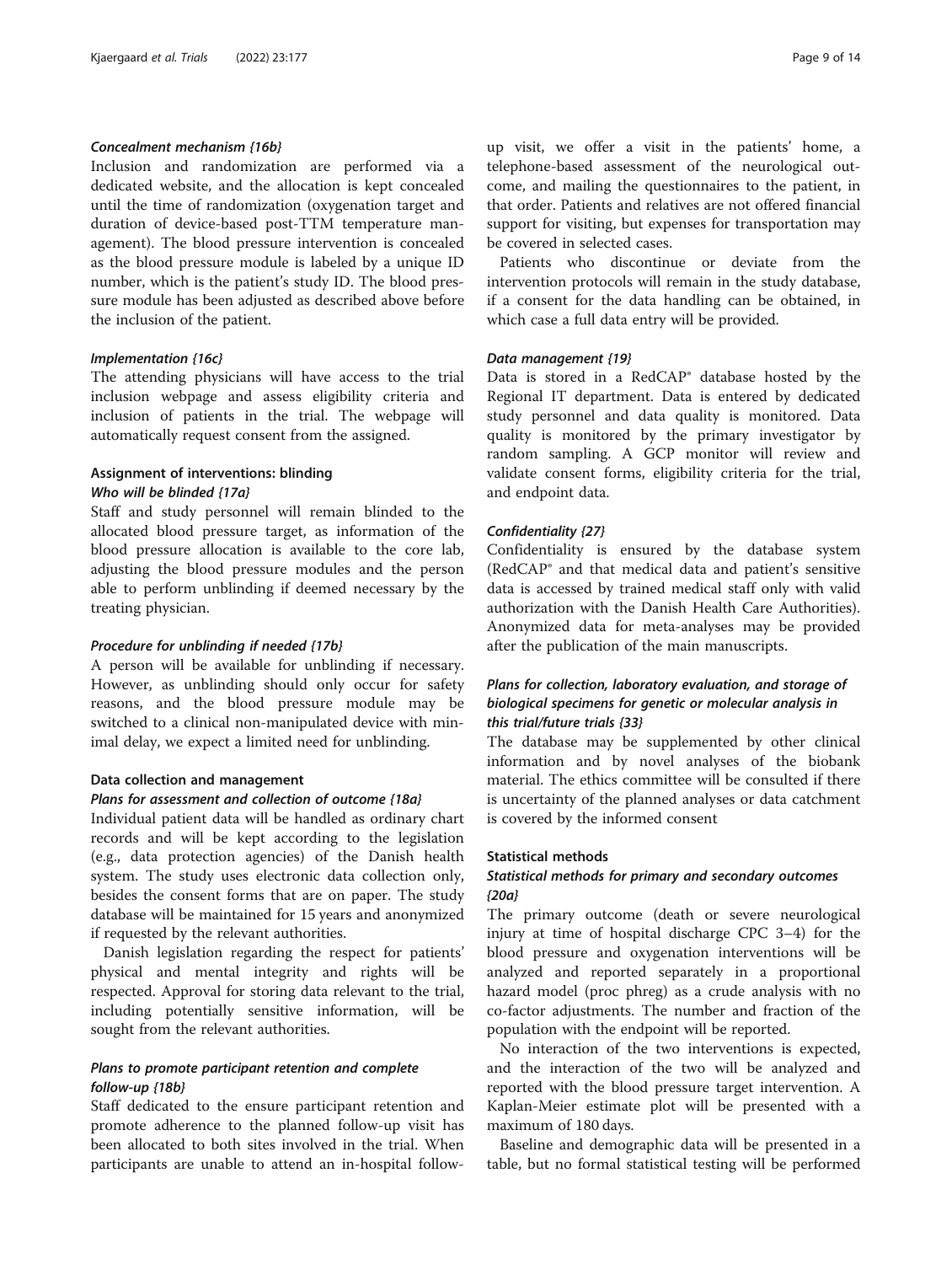due to the randomized design of the trial. A figure presenting the mean blood pressure or  $PaO<sub>2</sub>$  respectively ±1.96SD (representing 95% of the observed cases) will be presented.

For the secondary outcomes, the time to renal replacement therapy and time to death will be compared in the proportional hazard model. NSE, MOCA score, Modified Rankin scale and Cerebral performance score, NT-pro-BNP, eGFR, and LVEF (at 3 months or last known value) and daily cumulated vasopressor requirement during the ICU stay will be reported and compared by a  $t$  test, and logarithmic transformation will be applied if data is skewed.

Safety variables: Major bleeding, infection, renal impairment (need for dialysis), electrolyte or metabolic disorders, arrhythmia, and occurrence of seizures and or shivering will be reported and compared by the chisquare test.

# Statistical software

SAS studio, ver 3.7.

#### Interim analyses {21b}

For interim analyses, there will be used an alternative time point of 7 days instead of 90 days for the primary and selected secondary outcomes (death). Interim analysis after inclusion of 400 patients is planned.

# Methods for additional analyses (e.g., subgroup analyses) {20b}

Predefined subgroup analyses including the following predefined variables will be performed and presented as a forest plot

- 1. Sex
- 2. Age above the median age for the population
- 3. Known renal failure (defined as eGFR < 30 ml/min or current renal placement therapy) at time of cardiac arrest
- 4. Known hypertension at time of cardiac arrest
- 5. Known chronic obstructive pulmonary disease at time of cardiac arrest
- 6. Shockable primary rhythm
- 7. Suspected STEMI as cause of cardiac arrest
- 8. Site

# Methods in analysis to handle protocol non-adherence and any statistical methods to handle missing data {20c}

Trial sites will be asked to complete all CRFs and other forms if missing data is found in the electronic database. Missing data will be reported in the publication. More than 5% missing data will result in multiple imputation with the creation of 5–10 imputed datasets to be analyzed separately and the aggregated into one estimate

of intervention effect on the primary and secondary outcomes [\[59](#page-13-0), [60](#page-13-0)]. Analyses will be performed according to the modified intention to treat principle with patients lost to follow-up included in the denominator.

# Plan to give access to the full protocol, participant-level data, and statistical code {31c}

Access to the protocol will be given on request. Access to participant-level data will be given only if the data regulation authorities permit.

#### Oversight and monitoring

# Composition of the coordinating center and trial steering committee {5d}

The trial steering committee consists of JK, HS, JEM, and CH. This group represents the two sites participating in the trial. Rigshospitalet is the coordinating center.

The Good Clinical Practice unit at the research department of the Cardiology Research Unit oversees that the study is performed according to the principles of good clinical practice. The GCP report to the study sponsor.

# Composition of the data monitoring committee, its role, and reporting structure {21a}

The data monitoring committee consists of Professor Lars Køber (Chair), Department of Cardiology, The heart Center Rigshospitalet; Professor Kirsten Møller, [Department of Neuroanaesthesiology](https://www.rigshospitalet.dk/english/departments/neuroscience-centre/department-of-neuroanaesthesiology/Pages/default.aspx), [The Neuroscience](https://www.rigshospitalet.dk/english/departments/neuroscience-centre/Pages/default.aspx) [Centre](https://www.rigshospitalet.dk/english/departments/neuroscience-centre/Pages/default.aspx) and Institute for Clinical Medicine, Faculty of Health Sciences, University of Copenhagen; and Ass. Professor Jens Jacob Thune, Department of Cardiology, Bispebjerg Hospital.

# Adverse event reporting and harms {22}

Adverse reporting is performed according to good clinical practice principles. However, since death is frequent, the scientific ethics committee is only informed of the number of deaths and other adverse events annually, unless the adverse are suspected to be directly related to the protocolized interventions.

#### Frequency and plans for auditing trial conduct {23}

Planned interim analyses have been performed after 200 or 400 patients have been included in the trial and the DSMB has given their advice directly to the Steering committee. A charter for the DSMB has been published, but the DSMB will have unlimited access to data if requested.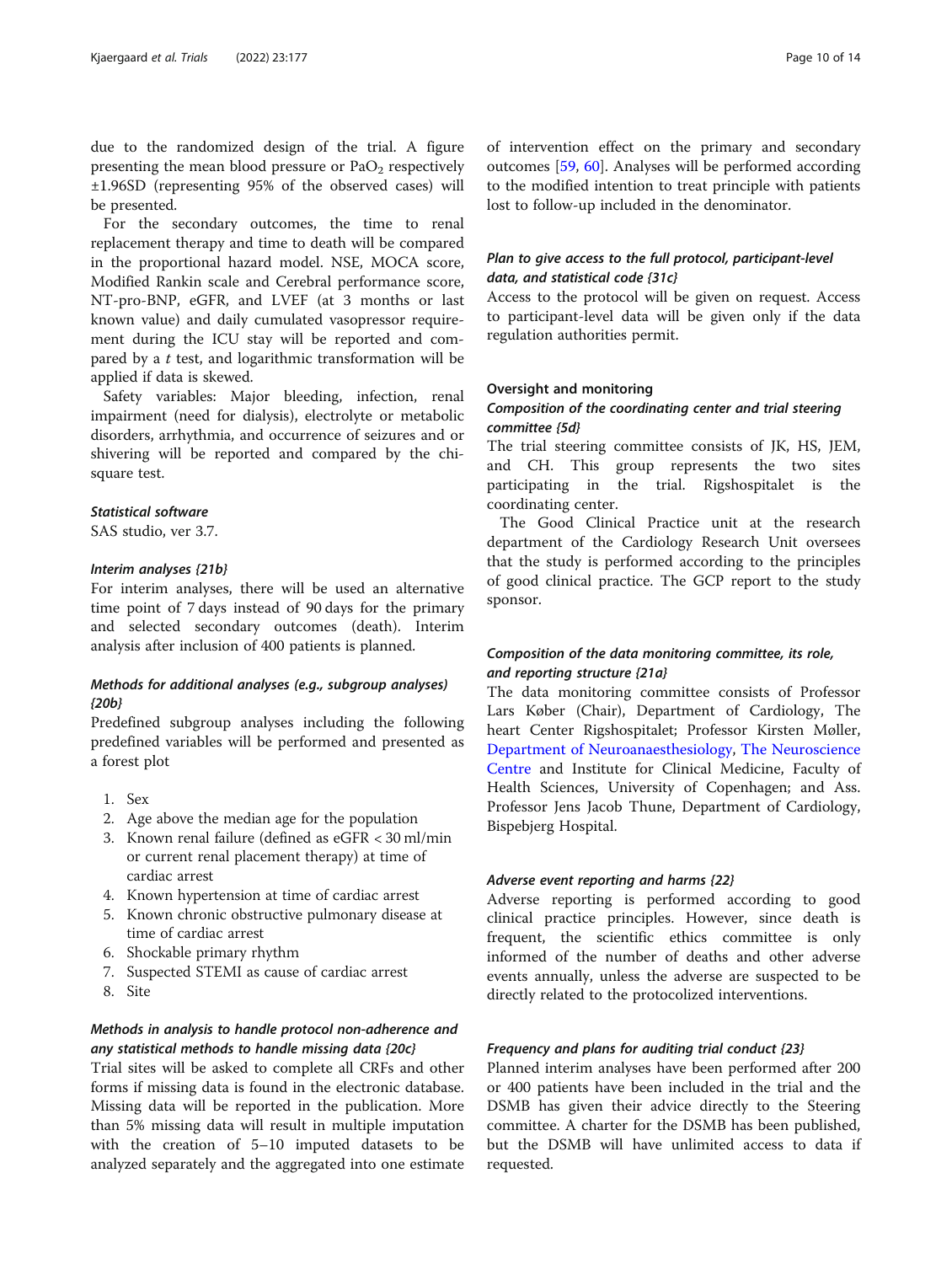# Plans for communicating important protocol amendments to relevant parties (e.g., trial participants, ethical committees) {25}

Protocol revisions have been performed and have been communicated to the ethics committee according to their requirements. No changes in the current protocol are planned. Any deviations from the protocol will be fully documented using a breach report form. No updates to the protocol in the clinical trial registry <https://www.clinicaltrials.gov/ct2/show/NCT03141099> are planned, other than updating the trial status.

#### Dissemination plans {31a}

The results of the trial will be published, regardless of being positive, negative, or inconclusive. The result of the two major interventions (blood pressure and oxygenation targets) will be published in two separate scientific papers.

The trial will be analyzed by the steering group (SG) and the results interpreted by the SG with data coded as "A" and "1" and the allocation of the patients will not be revealed until the SG agrees on the statistical analysis and drafts a conclusion based on the primary outcome. A manuscript will be drafted at a closed meeting by a predefined writing group consisting of the SG members. The final manuscript will be submitted to a peerreviewed international journal. Authorship will be granted using the Vancouver definitions and depending on personal involvement. The author list including steering group members and others who fulfilled the Vancouver criteria as well as the chair of the DSMB will be offered co-authorships. Centers recruiting ≥50 patients will be entitled to one name (additional names) per 50 patients randomized in the trial. A reference to an appendix with all sites, site investigators, and number of patients enrolled will be made.

# **Discussion**

#### Blood pressure intervention

Blood pressure is an easily accessible parameter in describing and monitoring the patients' hemodynamics and is thus a central part of the monitoring in most patients admitted to critical care. While blood pressure alone does not describe perfusion or oxygen delivery, many consider blood pressure as one of the main goals in managing patients with critical conditions, including post-cardiac arrest [[19,](#page-12-0) [20\]](#page-12-0). A clinical study assessed the existence of the cerebral autoregulation in postcardiac arrest victims, by manipulating blood pressure by administration of nor-epinephrine in 18 patients, finding an impaired cerebral autoregulation in 44% of the patients [[61\]](#page-13-0). The same study identified a lower limit of cerebral autoregulation at 114 mmHg (range 80–120 mmHg) in patients with preserved autoregulation, compared to 76 mmHg in normal volunteers, indicating that current practice targets may be sub-optimal [[61\]](#page-13-0). Impaired cerebrovascular autoregulation has also been found to be associated with poor neurological and clinical outcomes in a small study [[62\]](#page-13-0). The clinical consequences of targeting blood pressures below the limits of cerebral autoregulation in the management of post-cardiac arrest patients remain to be resolved.

A systematic review concluded from 9 observational studies that higher blood pressure is associated with improved neurological outcome after cardiac arrest and acknowledging a significant risk of bias, not only due to the observational study designs, but also due to a significant heterogeneity between studies [\[63\]](#page-13-0). Blood pressure has been measured as mean arterial pressure (MAP), systolic blood pressure (SBP), or a timeweighted average of MAP (TWA-MAP); outcomes varied for neurological outcome and mortality [[63](#page-13-0)].

Previous studies have reported a significant higher value for MAP during TTM than what seems to be current practice. The Bernard trial of 2002 reported mean MAP values ranging from 88 to 108 during ICU admission  $[16]$  $[16]$ , whereas a more contemporary trial, the TTM trial, found MAP ranging from 75 to 80 mmHg during TTM [[28\]](#page-12-0). This study found a steep increase in risk of death for MAP below 65 and only a modest protective effect of higher blood pressure values [\[28](#page-12-0)]. Furthermore, a consistent association of increasing need for vasopressors and poor neurological outcome or mortality has been reported [[28](#page-12-0)].

Two recent, relatively small clinical open-label prospective trials have investigated two different targets for blood pressure during targeted temperature management since the present trial was initiated. Ameloot et al. compared targeting a MAP of 85–100 to 65 mmHg, finding no difference in the primary outcome of the extent of neurological injury on MRI of the brain and similar fraction of patients with good neurological outcome [[22\]](#page-12-0). A second study by Jakkula et al. compared a lownormal blood pressure of 65–75 mmHg to high-normal blood pressure 80–100 mmHg, finding no differences in NSE levels at 48 h and no differences in the clinical secondary outcomes [\[23](#page-12-0)].

The current European Resuscitation Council guidelines suggest a target blood pressure sufficient for maintaining a urine output of 0.5 ml/kg/h and to avoid blood pressure < 65 mmHg [[20\]](#page-12-0), whereas the American Heart Association guidelines suggest targeting a MAP greater than 65 mmHg or greater than 90 mmHg systolic (class IIa, LOE B-NR) [\[19\]](#page-12-0). As part of a survey distributed among the participating centers in the TTM trial, sites reported a standard blood target varying between MAP of 60 and 75 mmHg (personal communication).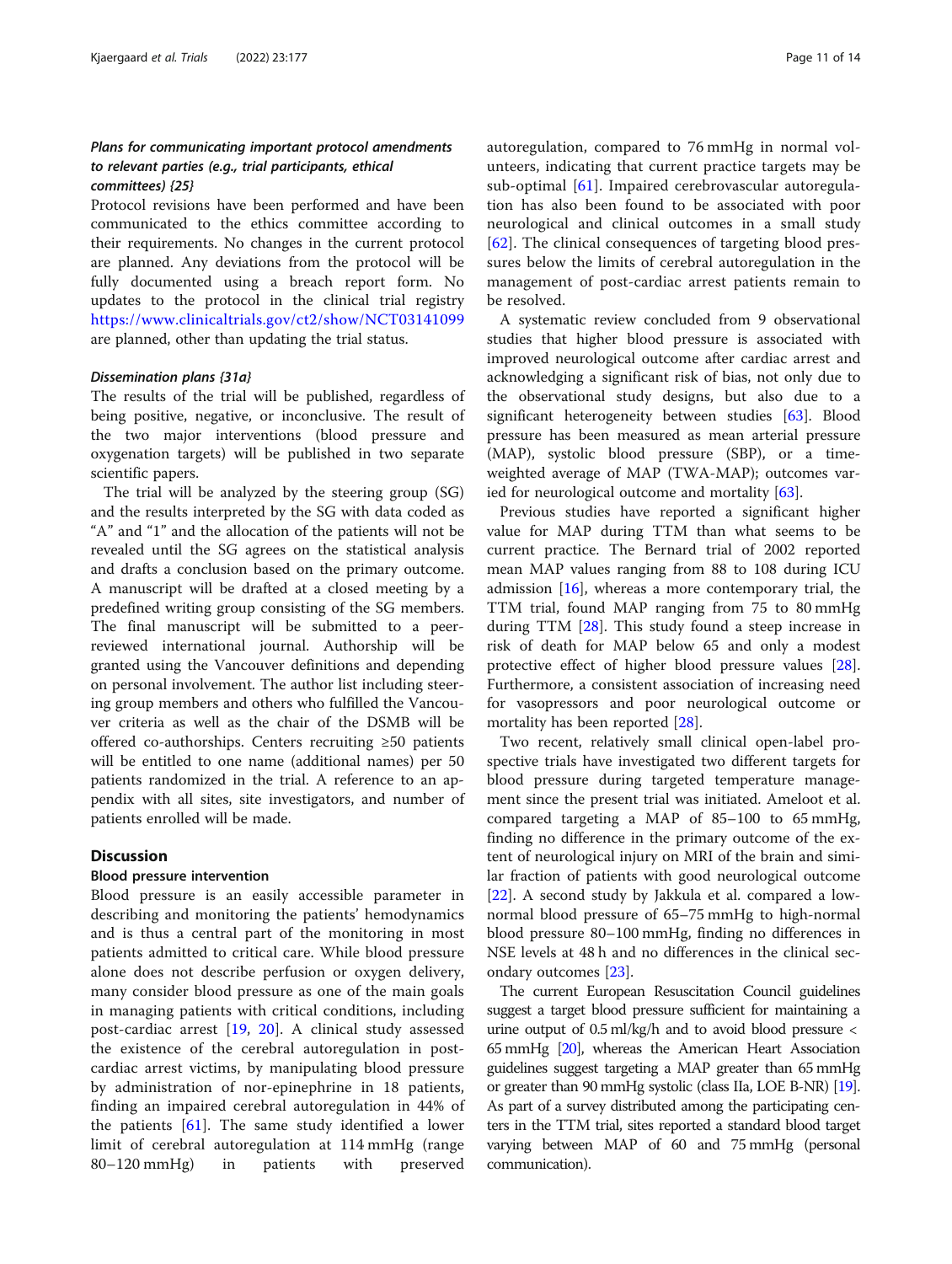Thus, the current body of evidence supporting MAP targets of 65–75 mmHg is very weak, and a clinical equipoise of optimal target blood pressure in the interval of approximately 65 to 75 mmHg or higher exists.

#### Oxygenation intervention

Preclinical data suggest that hyperoxia increases cerebral damage and neurological dysfunction following brain ischemia. Most data originates from cardiac arrest models in which a no-flow state is induced and cerebral injury or neurological dysfunction is assessed [[20](#page-12-0)–[22](#page-12-0)]. Fairly small RCTs in humans have found increased levels of NSE but not S-100B in patients randomized to  $FiO<sub>2</sub> =$ 100% compared to  $FiO<sub>2</sub> = 30% [23]$  $FiO<sub>2</sub> = 30% [23]$  $FiO<sub>2</sub> = 30% [23]$ . Furthermore, a post-analysis of patients mechanically ventilated after suffering non-traumatic brain injury seems to have a poorer outcome with high oxygenation targets [[35\]](#page-13-0).

Hyperoxia during and after ischemia has been investigated in several settings, and a final consensus of its benefits and hazards has yet to be established. In the following, the term hyperoxia is used in situations where the FiO<sub>2</sub> is increased to levels above 50% for simplicity.

Hyperoxia may increase the risk of developing lung injury (hyperoxia-induced lung injury (HALI)), which carries a high morbidity and mortality. However, this condition seems to require several days of extremely high  $FiO<sub>2</sub>$  to be significant and various ventilation modes may have a significant impact as well [[24\]](#page-12-0). The risk of HALI associated with shorter periods of hyperoxia seems small.

Ischemia-reperfusion injury has been investigated in smaller studies only in relation to circulatory bypass with no significant impact on the magnitude of increase in biomarkers related to cardiac injury according to a review by [[25\]](#page-12-0). Oxygen administration during transport for primary PCI in patients with ST segment myocardial infarction has recently been associated with increased release of creatinine kinases and larger final infarcts size on cardiac magnetic resonance imaging [\[26](#page-12-0)]. The impact of shorter courses of oxygen supplement during weaning from circulatory bypass has yet to be investigated. A direct influence of hyperoxia with an increase in systemic vascular resistance has also been suggested, and hyperoxia may not be associated with improved tissue oxygenation [[27](#page-12-0)], while the clinical effects of this finding remain to be understood [\[25](#page-12-0)].

A recent systematic review and meta-analysis suggested that the risk of surgical site infections may be reduced with hyperoxia [\[28\]](#page-12-0). However, a larger RCT in abdominal surgery found an increased mortality with hyperoxia, in particular in patients undergoing surgery for malignancies [\[29\]](#page-13-0).

In summary, hyperoxia may reduce risks associated with surgery and critical illnesses with regard to surgical

site infections and possibly reperfusion injury, whereas the effects on overall benefit in terms of mortality may be detrimental. Further research is needed, and for the time being equipoise with regard to the benefits of different targets for oxygenation. Most patients will require some degree of oxygen supplement when lungs are ventilated after OHCA; hence, this study pragmatically studies low normal, i.e., "restrictive"  $PaO<sub>2</sub>$ of 9–10 kPa (target 9.5 kPa), and high normal, i.e., "liberal" PaO<sub>2</sub> of 13–14 kPa (target 13.5 mmHg). FiO<sub>2</sub>, PEEP, and lung recruitment maneuvers for maintaining the assigned  $PaO<sub>2</sub>$  are left at the discretion of the treating physician.

## Trial status

Protocol version 3.2 (07JAN2018).

Recruiting; the first patient was included on March 10, 2017. The last patient was included on December 11, 2021. Completion of the 90-day follow-up before May 2022 and unblinding and statistical analysis will begin hereafter.

#### Abbreviations

CA: Cardiac arrest; CPC: Cerebral Performance Category; CVP: Central venous pressure; eGFR: Estimated glomerular filtration rate; GCS: Glasgow Coma Scale; ICU: Intensive care unit; LAP: Left atrial pressure; LOE: Level of evidence; LVEF: Left ventricular ejection fraction; MAP: Mean arterial pressure; MoCA: Montreal Cognitive Assessment; MRI: Magnetic resonance imaging; mRS: Modified Rankin Scale; NSE: Neuron-specific enolase; OHCA: Out-ofhospital cardiac arrest; PAP: Pulmonary artery pressure; PCI: Percutaneous coronary intervention; PEEP: Peak end-expiratory pressure; Pro-BNP: Pro-brain natriuretic peptide; ROSC: Return of spontaneous circulation; SBP: Systolic blood pressure; TTM: Targeted Temperature Management

#### Acknowledgements

Not applicable.

#### Authors' contributions {31b}

Jesper Kjaergaard: Sponsor-investigator, developed the blinding method of the blood pressure intervention, responsible for the conduct of the trial and data collection, drafted the original protocol, and applied for approvals from regulating authorities. Responsible for the primary publication manuscript of the blood pressure intervention. Henrik Schmidt: Site investigator, co-drafted the protocol, responsible for the data integrity of the Odense site. Jacob E Møller: Co-investigator, co-drafted the protocol, responsible for the primary publication manuscript of the liberal vs. restrictive oxygenation strategy. Christian Hassager: Site investigator, co-drafted the original protocol, responsible for the primary publication manuscript of the duration of active temperature management strategy. All authors read and approved the final manuscript.

#### Funding {4}

NovoNordisk Foundation: NNF17OC0028706. DKK 7,573,000 for the full trial budget. The funding body had and will have no role in the design of the study and collection, analysis, and interpretation of data.

#### Availability of data and materials {29}

On request and based on approval from relevant authorities, any data required to support the protocol can be supplied.

#### Declarations

#### Ethics approval and consent to participate {24}

The study will be conducted in adherence to national and international standards of Good Clinical Practice (GCP). The protocol including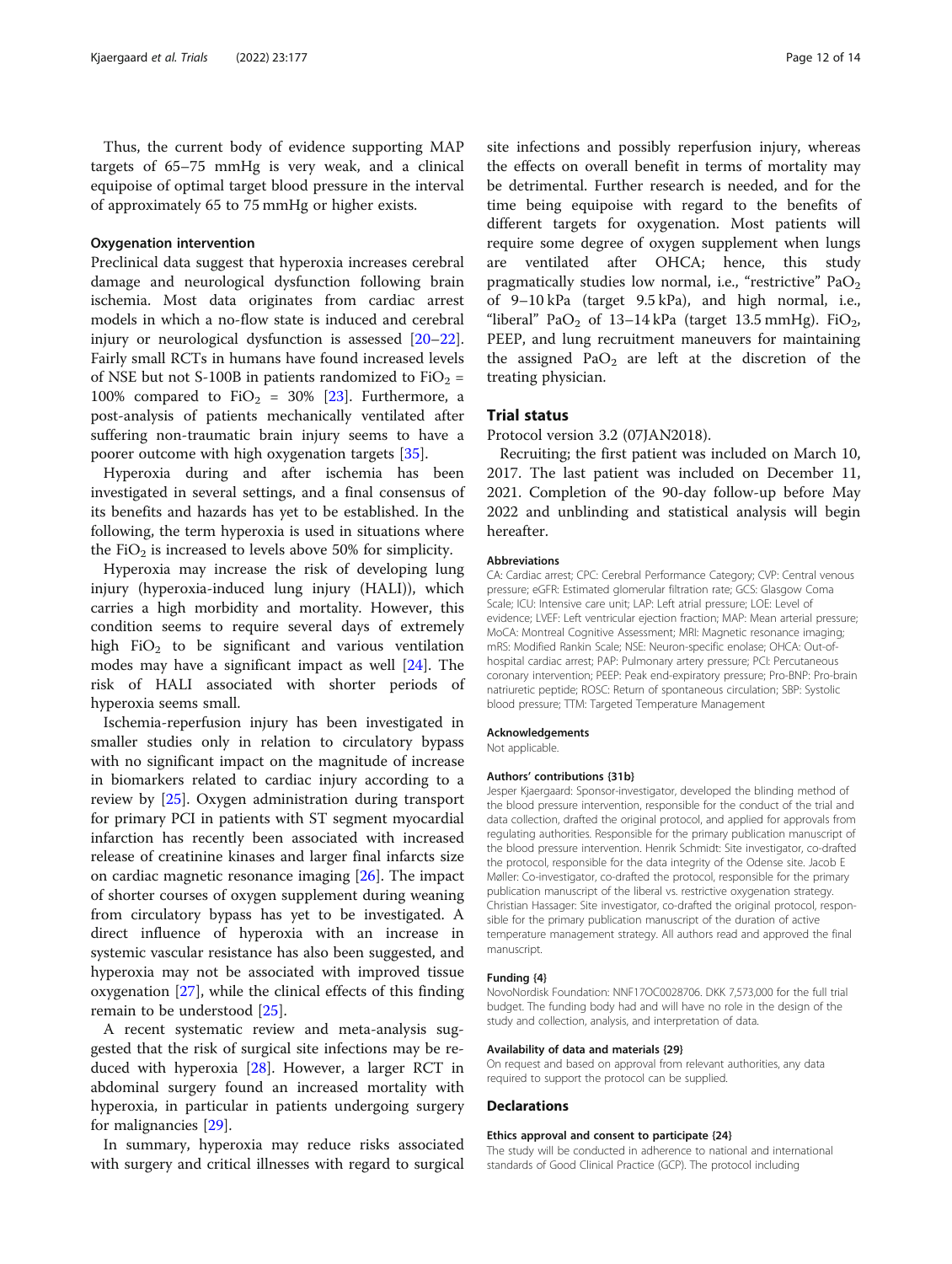<span id="page-12-0"></span>amendments, as well as written information and consent forms, has been approved by the regional ethics committee of the Capital Region of Denmark prior to initiation of the trial (Approval id H-16033436). The study protocol was reviewed at the Danish Medicines Agency, which did consider the trial to be a pharmaceutical study and thus waived approval, and a data handling agreement has been approved by the relevant authority (Approval id RH-2016-373).

Eligible subjects are unconscious and accordingly incapacitated to give informed consent in the acute setting. Since both blood pressure and oxygenation targets are within normal ranges supported by international guidelines and that risks to the patients are considered acceptable, and that similar information cannot be obtained from non-comatose or animal experiments, the Ethics Committee gave permission to include the patients without consent, and obtained a consent from a relative and legal surrogate. If the patients regain consciousness, he or she will be asked to give informed consent.

#### Consent for publication {32}

The model consent forms given to the legal surrogate, next of kin, and the patient are available on request. The consent forms are all approved by the regional ethical committee. Forms are in the Danish language. Please also see "Ethics approval and consent to participate {24}" and "Who will take informed consent? {26a}" sections for consent to participate and the procedure for obtaining consent, respectively.

#### Competing interests {28}

The authors declare they have no competing interests.

#### Author details

<sup>1</sup>Department of Cardiology, The Heart Centre, Copenhagen University Hospital Rigshospitalet, Copenhagen, Denmark. <sup>2</sup> Department of Clinical Medicine, University of Copenhagen, Copenhagen, Denmark. <sup>3</sup>Department of Cardiothoracic Intensive Care, Odense University Hospital, Odense, Denmark.

#### Received: 21 November 2021 Accepted: 10 February 2022 Published online: 24 February 2022

#### References

- 1. Gräsner JT, Lefering R, Koster RW, Masterson S, Böttiger BW, Herlitz J, et al. EuReCa ONE-27 Nations, ONE Europe, ONE Registry: a prospective one month analysis of out-of-hospital cardiac arrest outcomes in 27 countries in Europe. Resuscitation. 2016;105:188–95.
- 2. Langhelle A, Tyvold SS, Lexow K, Hapnes SA, Sunde K, Steen PA. In-hospital factors associated with improved outcome after out-of-hospital cardiac arrest. A comparison between four regions in Norway. Resuscitation. 2003; 56(3):247–63. [https://doi.org/10.1016/S0300-9572\(02\)00409-4.](https://doi.org/10.1016/S0300-9572(02)00409-4)
- Herlitz J, Engdahl J, Svensson L, Angquist KA, Silfverstolpe J, Holmberg S. Major differences in 1-month survival between hospitals in Sweden among initial survivors of out-of-hospital cardiac arrest. Resuscitation. 2006;70(3): 404–9. [https://doi.org/10.1016/j.resuscitation.2006.01.014.](https://doi.org/10.1016/j.resuscitation.2006.01.014)
- 4. Carr BG, Kahn JM, Merchant RM, Kramer AA, Neumar RW. Inter-hospital variability in post-cardiac arrest mortality. Resuscitation. 2009;80(1):30–4. <https://doi.org/10.1016/j.resuscitation.2008.09.001>.
- 5. Bottiger BW, Grabner C, Bauer H, Bode C, Weber T, Motsch J, et al. Long term outcome after out-of-hospital cardiac arrest with physician staffed emergency medical services: the Utstein style applied to a midsized urban/ suburban area. Heart. 1999;82(6):674–9. <https://doi.org/10.1136/hrt.82.6.674>.
- 6. Sauve MJ, Doolittle N, Walker JA, Paul SM, Scheinman MM. Factors associated with cognitive recovery after cardiopulmonary resuscitation. AmJCrit Care. 1996;5(2):127–39. [https://doi.org/10.4037/ajcc1996.5.2.127.](https://doi.org/10.4037/ajcc1996.5.2.127)
- 7. Kuisma M, Alaspaa A. Out-of-hospital cardiac arrests of non-cardiac origin. Epidemiol Outcome EurHeart J. 1997;18(7):1122–8.
- 8. Jorgensen EO, Holm S. The natural course of neurological recovery following cardiopulmonary resuscitation. Resuscitation. 1998;36(2):111–22. [https://doi.org/10.1016/S0300-9572\(97\)00094-4.](https://doi.org/10.1016/S0300-9572(97)00094-4)
- 9. Bunch TJ, White RD, Gersh BJ, Meverden RA, Hodge DO, Ballman KV, et al. Long-term outcomes of out-of-hospital cardiac arrest after successful early defibrillation. N Engl J Med. 2003;348(26):2626–33. [https://doi.org/10.1056/](https://doi.org/10.1056/NEJMoa023053) [NEJMoa023053.](https://doi.org/10.1056/NEJMoa023053)
- 10. Herlitz J, Eek M, Engdahl J, Holmberg M, Holmberg S. Factors at resuscitation and outcome among patients suffering from out of hospital

cardiac arrest in relation to age. Resuscitation. 2003;58(3):309–17. [https://doi.](https://doi.org/10.1016/S0300-9572(03)00155-2) [org/10.1016/S0300-9572\(03\)00155-2.](https://doi.org/10.1016/S0300-9572(03)00155-2)

- 11. Dansk Hjertestopregister 2020 [Available from: <http://hjertestopregister.dk>]. Accessed 13 Jan 2022.
- 12. Soholm H, Wachtell K, Nielsen SL, Bro-Jeppesen J, Pedersen F, Wanscher M, et al. Tertiary centres have improved survival compared to other hospitals in the Copenhagen area after out-of-hospital cardiac arrest. Resuscitation. 2013;84(2):162–7. [https://doi.org/10.1016/j.resuscitation.2012.06.029.](https://doi.org/10.1016/j.resuscitation.2012.06.029)
- 13. Bro-Jeppesen J, Kjaergaard J, Horsted TI, Wanscher MC, Nielsen SL, Rasmussen LS, et al. The impact of therapeutic hypothermia on neurological function and quality of life after cardiac arrest. Resuscitation. 2009;80(2):171–6. [https://doi.org/10.1016/j.resuscitation.2008.09.009.](https://doi.org/10.1016/j.resuscitation.2008.09.009)
- 14. Laver S, Farrow C, Turner D, Nolan J. Mode of death after admission to an intensive care unit following cardiac arrest. Intensive Care Med. 2004;30(11): 2126–8. <https://doi.org/10.1007/s00134-004-2425-z>.
- 15. Schneider A, Bottiger BW, Popp E. Cerebral resuscitation after cardiocirculatory arrest. AnesthAnalg. 2009;108(3):971–9. [https://doi.org/1](https://doi.org/10.1213/ane.0b013e318193ca99) [0.1213/ane.0b013e318193ca99.](https://doi.org/10.1213/ane.0b013e318193ca99)
- 16. Bernard SA, Gray TW, Buist MD, Jones BM, Silvester W, Gutteridge G, et al. Treatment of comatose survivors of out-of-hospital cardiac arrest with induced hypothermia. N Engl J Med. 2002;346(8):557–63. [https://doi.org/10.1](https://doi.org/10.1056/NEJMoa003289) [056/NEJMoa003289.](https://doi.org/10.1056/NEJMoa003289)
- 17. Hypothermia after Cardiac Arrest Study Group. Mild therapeutic hypothermia to improve the neurologic outcome after cardiac arrest. N Engl J Med. 2002;346(8):549–56.
- 18. Nielsen N, Wetterslev J, al-Subaie N, Andersson B, Bro-Jeppesen J, Bishop G, et al. Target Temperature Management after out-of-hospital cardiac arrest--a randomized, parallel-group, assessor-blinded clinical trial--rationale and design. Am Heart J. 2012;163(4):541–8.
- 19. Panchal AR, Bartos JA, Cabañas JG, Donnino MW, Drennan IR, Hirsch KG, et al. Part 3: adult basic and advanced life support: 2020 American Heart Association guidelines for cardiopulmonary resuscitation and emergency cardiovascular care. Circulation. 2020;142(16\_suppl\_2):S366–s468.
- 20. Nolan JP, Sandroni C, Böttiger BW, Cariou A, Cronberg T, Friberg H, et al. European Resuscitation Council and European Society of Intensive Care Medicine guidelines 2021: post-resuscitation care. Resuscitation. 2021;161: 220–69. <https://doi.org/10.1016/j.resuscitation.2021.02.012>.
- 21. Dankiewicz J, Cronberg T, Lilja G, Jakobsen JC, Levin H, Ullén S, et al. Hypothermia versus normothermia after out-of-hospital cardiac arrest. N Engl J Med. 2021;384(24):2283–94.
- 22. Ameloot K, De Deyne C, Eertmans W, Ferdinande B, Dupont M, Palmers PJ, et al. Early goal-directed haemodynamic optimization of cerebral oxygenation in comatose survivors after cardiac arrest: the Neuroprotect post-cardiac arrest trial. Eur Heart J. 2019;40(22):1804–14. [https://doi.org/10.1](https://doi.org/10.1093/eurheartj/ehz120) [093/eurheartj/ehz120](https://doi.org/10.1093/eurheartj/ehz120).
- 23. Jakkula P, Pettilä V, Skrifvars MB, Hästbacka J, Loisa P, Tiainen M, et al. Targeting low-normal or high-normal mean arterial pressure after cardiac arrest and resuscitation: a randomised pilot trial. Intensive Care Med. 2018; 44(12):2091–101. <https://doi.org/10.1007/s00134-018-5446-8>.
- 24. Wihersaari L, Ashton NJ, Reinikainen M, Jakkula P, Pettilä V, Hästbacka J, et al. Neurofilament light as an outcome predictor after cardiac arrest: a post hoc analysis of the COMACARE trial. Intensive Care Med. 2021;47(1):39– 48. [https://doi.org/10.1007/s00134-020-06218-9.](https://doi.org/10.1007/s00134-020-06218-9)
- 25. Topjian AA, Telford R, Holubkov R, Nadkarni VM, Berg RA, Dean JM, et al. Association of early postresuscitation hypotension with survival to discharge after targeted temperature management for pediatric out-of-hospital cardiac arrest: secondary analysis of a randomized clinical trial. JAMA Pediatr. 2018; 172(2):143–53. <https://doi.org/10.1001/jamapediatrics.2017.4043>.
- 26. Laurikkala J, Wilkman E, Pettilä V, Kurola J, Reinikainen M, Hoppu S, et al. Mean arterial pressure and vasopressor load after out-of-hospital cardiac arrest: associations with one-year neurologic outcome. Resuscitation. 2016; 105:116–22. [https://doi.org/10.1016/j.resuscitation.2016.05.026.](https://doi.org/10.1016/j.resuscitation.2016.05.026)
- 27. Bro-Jeppesen J, Annborn M, Hassager C, Wise MP, Pelosi P, Nielsen N, et al. Hemodynamics and vasopressor support during targeted temperature management at 33 °C Versus 36 °C after out-of-hospital cardiac arrest: a post hoc study of the target temperature management trial\*. Crit Care Med. 2015;43(2):318–27. <https://doi.org/10.1097/CCM.0000000000000691>.
- 28. Bro-Jeppesen J, Kjaergaard J, Soholm H, Wanscher M, Lippert FK, Moller JE, et al. Hemodynamics and vasopressor support in therapeutic hypothermia after cardiac arrest: prognostic implications. Resuscitation. 2014;85(5):664–70. <https://doi.org/10.1016/j.resuscitation.2013.12.031>.